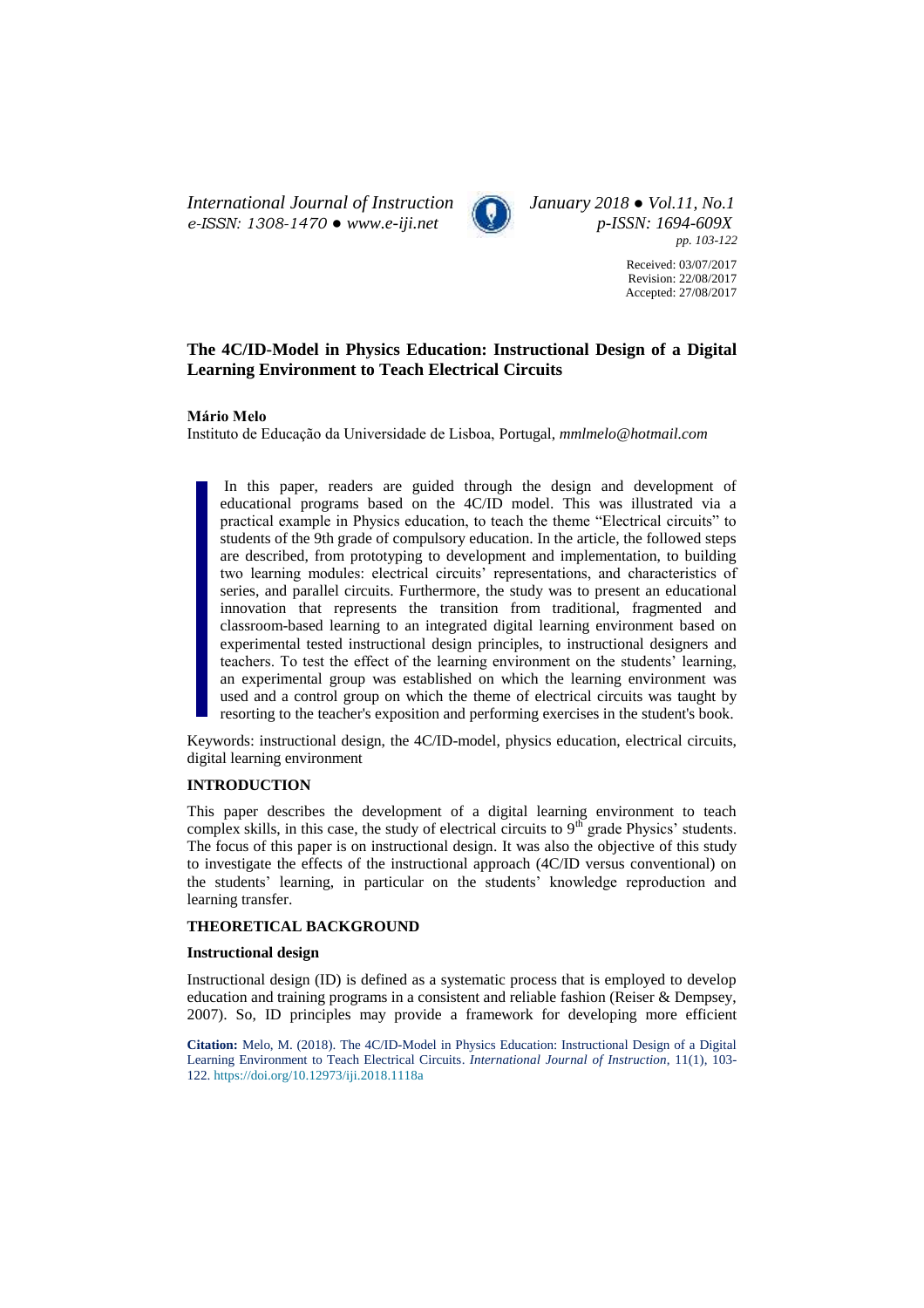educational training programs (Merrill et al*.*, 1996). ID models typically specify a method that is followed to facilitate the knowledge transfer, skills and attitudes in new situations. The aim of ID is to facilitate the acquisition of knowledge in long-term memory via working memory that is limited in capacity and duration until it is transformed by knowledge held on long-term memory. Most of the current instructional models use multimedia features. Therefore, it is necessary to know how people process this kind of information.

The learning theories on which the 4C/ID-model is based are Sweller's Cognitive Load Theory and Mayer's Theory of Multimedia Learning. According to van Merrienböer and Kester (2014), the general (multimedia) cognitive learning theories can be categorized in three levels: (a) The first level corresponds to the psychological theories that describe the memory systems and the cognitive processes involved in learning (information processing theory). This theory is based on the human cognitive architecture, which comprises a working memory that interacts with a long-term memory. In this interaction the working memory queries the information retained in the long-term memory and if learning occurred the new information is recorded in mental schemas in the long-term memory, this process is called active processing by Mayer (Paas, et al., 2003); in the second level the theories for the design of educational messages that identify the multimedia principles and establish directions to create multimedia messages, in which the Sweller *Cognitive Load Theory* (Sweller et al., 2011) and the Mayer *Multimedia Learning Theory* (Mayer, 2014) are included; in the third level, the theories and models that prescribe ways to develop educational programs with the 4C/ID-model are included.

The specific contribution of the Theory of Cognitive Load was to establish a set of procedures, experimentally tested, to which instruction must obey in order to make learning more efficient. These procedures reduce the cognitive load from the working memory in order to facilitate the construction and/or improvement of mental schemas stored in long-term memory (Kirschner, 2002). Thus, according to this view, learning process corresponds to the construction of increasingly complex mental schemas that allows the release of the working memory during the learning process. Some examples of these principles that allow the reduction of the cognitive load imposed by the instructive material are: (i) 'The Goal-Free Effect'; (ii) 'The Worked Examples and Problem Completion Effect'; (iii) 'The Split-Attention Effect'; (iv) 'The Modality Effect' (Sweller, Ayres & Kalyuga, 2011).

The Theory of Multimedia Learning has become very useful for those who intend to design digital educational resources. This theory assumes that people learn better when they associate words and images than when they use only words. This association must be made taking into account the human cognitive system. According to Mayer (2014), the memory is a cognitive system that allows the learning, i.e., the learned information is recorded in long-term memory serving as a support to new learning and/or to restructuring knowledge previously learned. Apart from the working memory and longterm memory, Mayer's theory predicts the existence of a sensory memory. Thus, Mayer's theory takes into account three assumptions: 1) the limited capacity of the working memory; 2) the fact that the human system of information processing has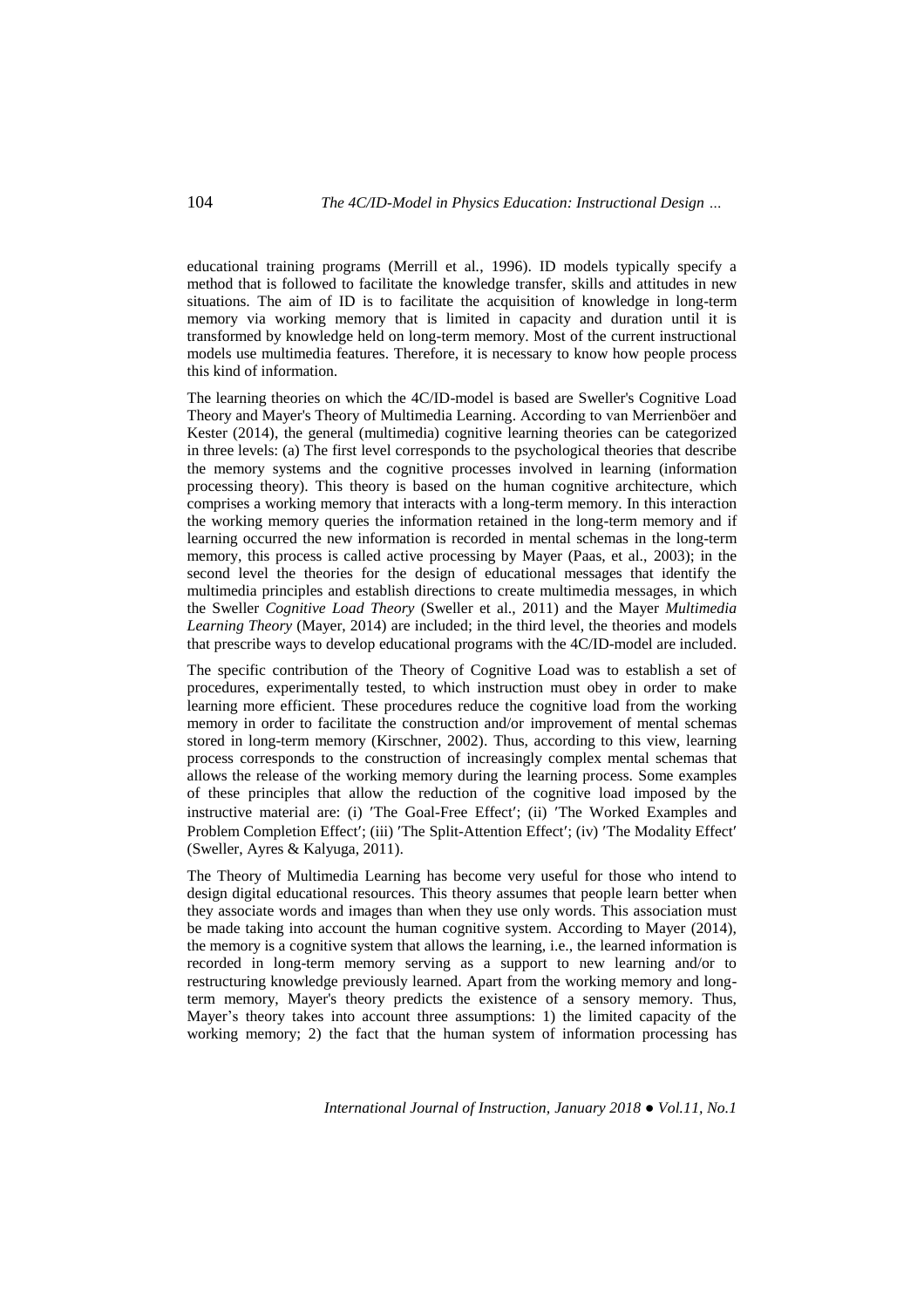$\overline{a}$ 

different channels to process visual and auditory information called the "dual channel" (cf. Paivio, 1986); and 3) the fact that learning is an active process that involves a set of cognitive processes that occur during learning. A set of principles, deriving from this theory, help us to design more efficient digital educational resources. Among them: the coherence principle implies that in a multimedia message the words, the images and the sounds that are irrelevant for learning should be eliminated, the temporal and space contiguity principles state that it is preferable to present text and images simultaneously; and the modality principle states that in a multimedia presentation the words should be narrated rather than written to avoid overloading the visual and spatial channels.

## **Overview of the 4C/ID-model**

The central message of the 4C-ID-model and also of this paper is that settings for complex learning<sup>1</sup> can always be described by four interrelated blueprint components: 1) *learning tasks*: authentic whole-tasks aiming towards the integration of skills, knowledge and attitudes. The set of learning tasks exhibits high variability and is organized into easy-to-difficult tasks and diminishing the support given to learners throughout each class task; 2) *Supportive information (the theory)*: information helpful for learning and performing the problem-solving and reasoning aspects of the learning tasks. This information provides a bridge between what the learners already know and what they need to know to fruitfully work on the learning tasks; 3) *procedural information (the how to´s)*: information that is a prerequisite for learning and performing routine aspects of learning tasks. This information is displayed only at the moment it is needed, and for this reason it is also referred to as 'just-in-time' information (JIT); and 4) *part-task practice*: practice items provided to learners to help them reach a very high level of automaticity for selected routine aspects of a task.

Complex learning is always involved when a learner wants to acquire integrated sets of learning goals. The aim of complex learning is the integration of knowledge, skills and attitudes in one rich, interconnected knowledge base. So, the learning task should confront the learner with all or almost all of the constituent skills that are relevant to performing the learning tasks and at the same time with the associated knowledge and attitudes. Constituent skills often need to be controlled by higher-level strategies because they make little sense without taking their related constituent skills and associated knowledge and attitudes into account. For this reason, constituent skills are seen as aspects rather than parts of a complex skill. In a whole-task approach, learners are directly confronted with many different constituent skills from the start of training, although they cannot be expected to independently coordinate all those aspects at that moment. Thus, it is necessary to simplify the tasks and to give learners support and guidance, which are the supportive and procedure information function. A well-designed training blueprint ensures that learners are not overwhelmed with the complexity of a task, because tasks are ordered from easy-to-difficult, support and guidance are given when needed, and different types of information are presented precisely at the right time.

 $1$  Complex learning involves the integration of knowledge, skills and attitudes.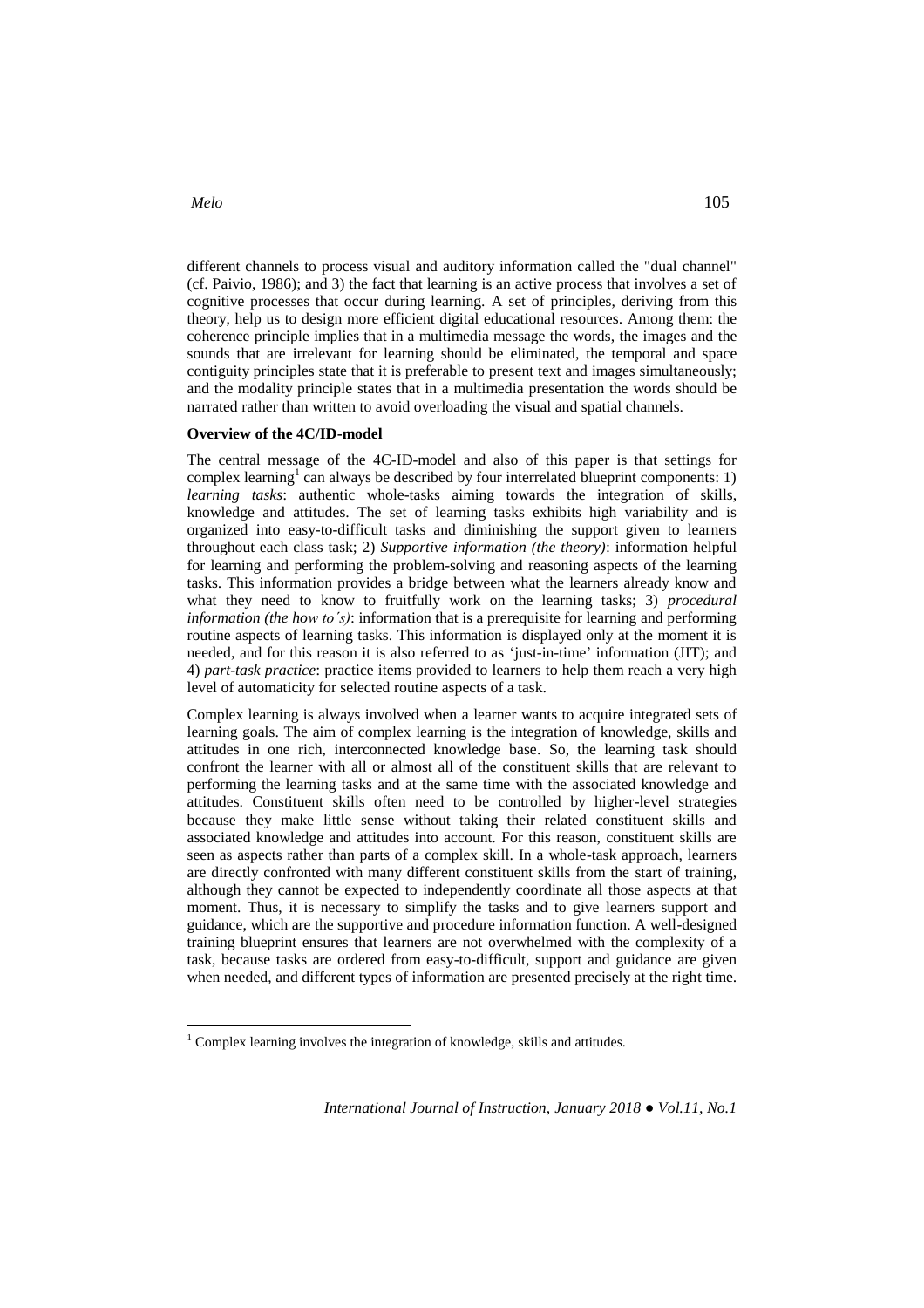Learners should not invest all their cognitive resources into performing the task, but should invest sufficient mental effort into genuine learning, that is, schema construction. This category of learning is responsible for the (i) construction of cognitive schemas, which might be interpreted by a controlled process to generate behaviour in new, unfamiliar situations, and (ii) rule automation, corresponding to the learning process responsible for the automation of cognitive schemas, which contain cognitive rules that directly guide behaviour without the need for conscious control.

## **Multimedia learning and the 4C/ID-model**

As discussed in the previous section, the aim of the four components is to facilitate the learning process, with clear implications for the selection of suitable educational media and relevant multimedia principles. So, linked to the four components there are 22 multimedia principles (Mayer, 2014): (i) six associated with the learning tasks in computer-simulated environments, virtual reality systems, serious games and highfidelity simulators (sequencing principle, physical-fidelity principle, training-wheels principle, variability principle, collaboration principle and completion-strategy principle); (ii) seven associated with the supportive information in hypermedia systems, micro worlds and social media (prior knowledge principle, multimedia principle, dynamic visualization principle, redundancy principle, coherence principle, selfexplanation principle, self-pacing principle); (iii) five associated with procedural information with mobile apps, augmented reality, on-line help systems and pedagogical agents (modality principle, temporal split-attention principle, spatial split-attention principle, signalling principle and segmentation principle); (iv) one associated with parttask practice in drill and practice computed-based training systems (component-fluency principle); and (v) three related to the instructional control with adaptive systems and electronic development portfolios (individualization principle, second-order scaffolding principle and development portfolio principle).

Designing, developing, implementing and evaluating a learning environment according to this model is not an easy task and it requires various types of conceptual and technical knowledge. However, there is some empirical evidence on the effectiveness of the 4C/ID-model on complex learning training programs such as medicine and dental medicine (Postma & White, 2015, 2016; Vandewaetere, et al*.*, 2015; Maggio, et al*.*, 2015), and science and informatics (Lim, et al., 2009; van Rosmalen, et al*.*, 2014; Melo & Miranda, 2015; Halil & Elkhider, 2016).

Recent instructional models, such as the 4C/ID-model, stress the use of whole-tasks as a starting point to the learning process. But, there is a severe risk on the use of this kind of strategy because of the implicit task complexity. Cognitive load theory offers guidelines to deal with the very limited processing capacity of the human working memory.

Due to the task complexity of the whole-task practices, students may have difficulties with learning. In the 4C/ID approach, it is important to be careful with cognitive load management. According to Sweller (1988) there are three different types of cognitive load that need to be considered by instructional designers: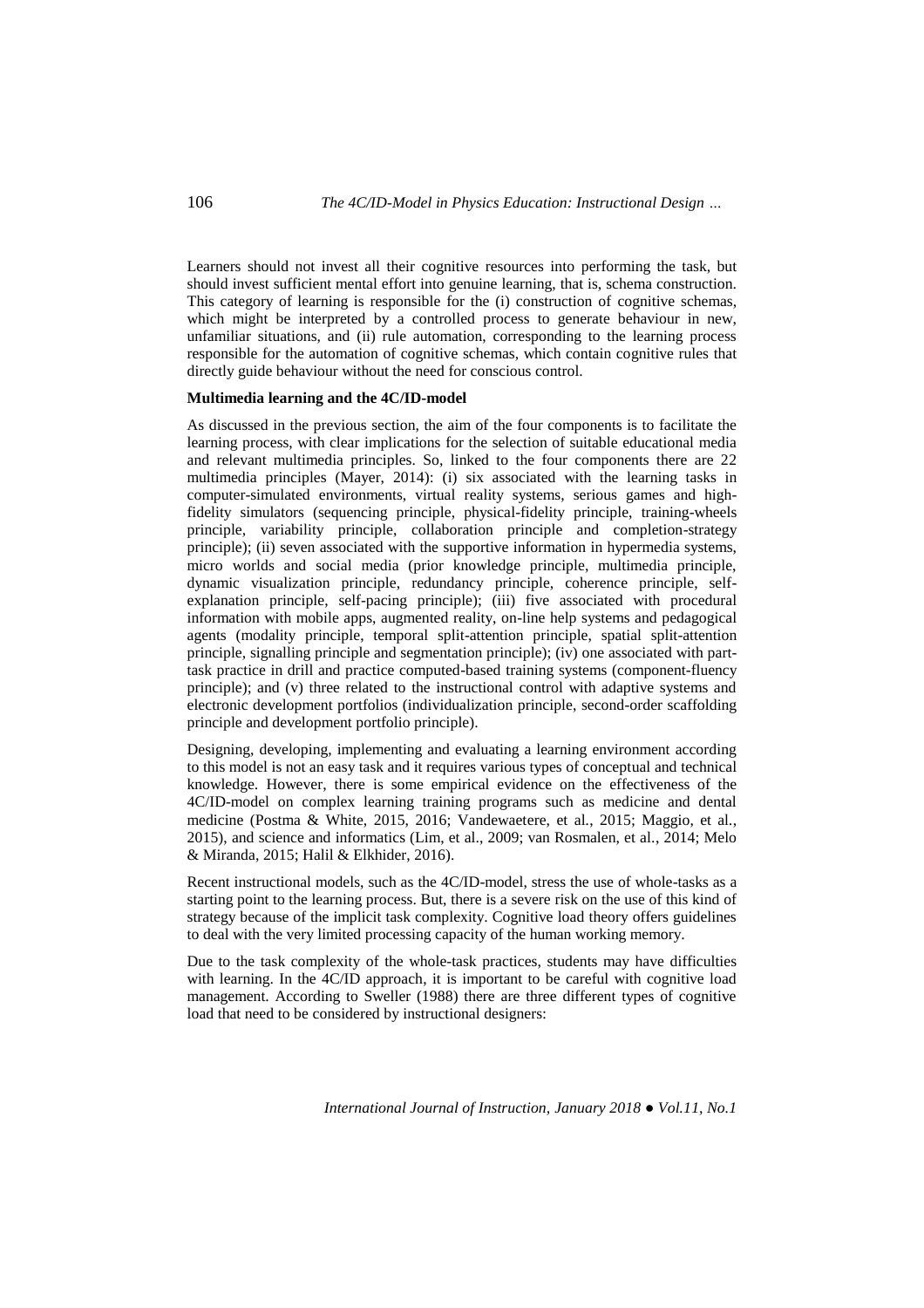## 1) *Intrinsic cognitive load* that is a direct function of performing the task, in particular, the number of elements that must be simultaneously processed in the working memory. 2) *Extraneous cognitive load* results from the ineffective instructional design and needs to be prevented.

3) *Germane cognitive load* imposed by processes directly relevant for learning (schema construction and automation). A well-designed instruction should optimize germane cognitive load within the limits of the total available working-memory capacity.

A basic assumption of the cognitive load theory is that an instructional design that results in a good use of the working memory capacity, due to low extraneous cognitive load induced by appropriate instructional procedures, may be further improved by encouraging learners to engage in conscious cognitive processing directly relevant to learning. Intrinsic, extraneous and germane cognitive load are additive so the total of the three types of cognitive load cannot exceed the working memory capacity. Consequently, the greater amount of germane cognitive load created by the instructional design will increase the learning potential.

How can you manage these three types of cognitive load? The 4C/ID-model suggests the following strategies, in terms of task sequencing and information presentation, to manage these types of cognitive load: (i) sequence learning task classes from simple-tocomplex. In order to decrease the cognitive load induced by complex tasks, the first task class should be the simplest version of the whole-task that learners encounter in the real world. For learning tasks within an easier task class, fewer elements and interactions between elements need to be processed simultaneously in working memory, so as the task class becomes more complex, the number of elements and interactions between the elements increases, for example, in the analysis of an electrical circuit it is relevant to present to the students the circuit diagram, so an increase in complexity corresponds to the introduction of more elements in the circuit connected in different forms, which leads the students to train the competence "analysis of a circuit"; (ii) sequence learning tasks with decreasing learner support (fading from high-to-no support) is another way of managing learners' cognitive overload imposed by complex whole tasks. Cognitive load theorists have developed alternative formats for learning tasks to adjust learner activities in a way that reduces the extraneous cognitive load caused by conventional tasks. Van Gerven et al., (2002) verified that worked examples facilitate schema construction and transfer performance more than actually solving the equivalent problems do. Other researchers suggest the use of completion tasks, with an intermediated level of support, combining the advantage of worked examples and conventional learning tasks (cf. Paas, 1992; van Merriënboer & de Crook, 1992); (iii) sequence learning tasks in a variable order (high contextual interference). In order to increase germane cognitive load and thus facilitating learning, each learning task should be sequenced in a highly variable order, that is, each subsequent learning task is different from the previous ones in terms of dimensions; the reason for sequencing learning tasks in a variable order is because this increases the chances that similar features can be identified and that relevant features can be distinguished from irrelevant ones. Variability of practice almost affects the development of schemata and promotes subsequent learning transfer by an inductive process; (iv) present supportive information before learners start working on the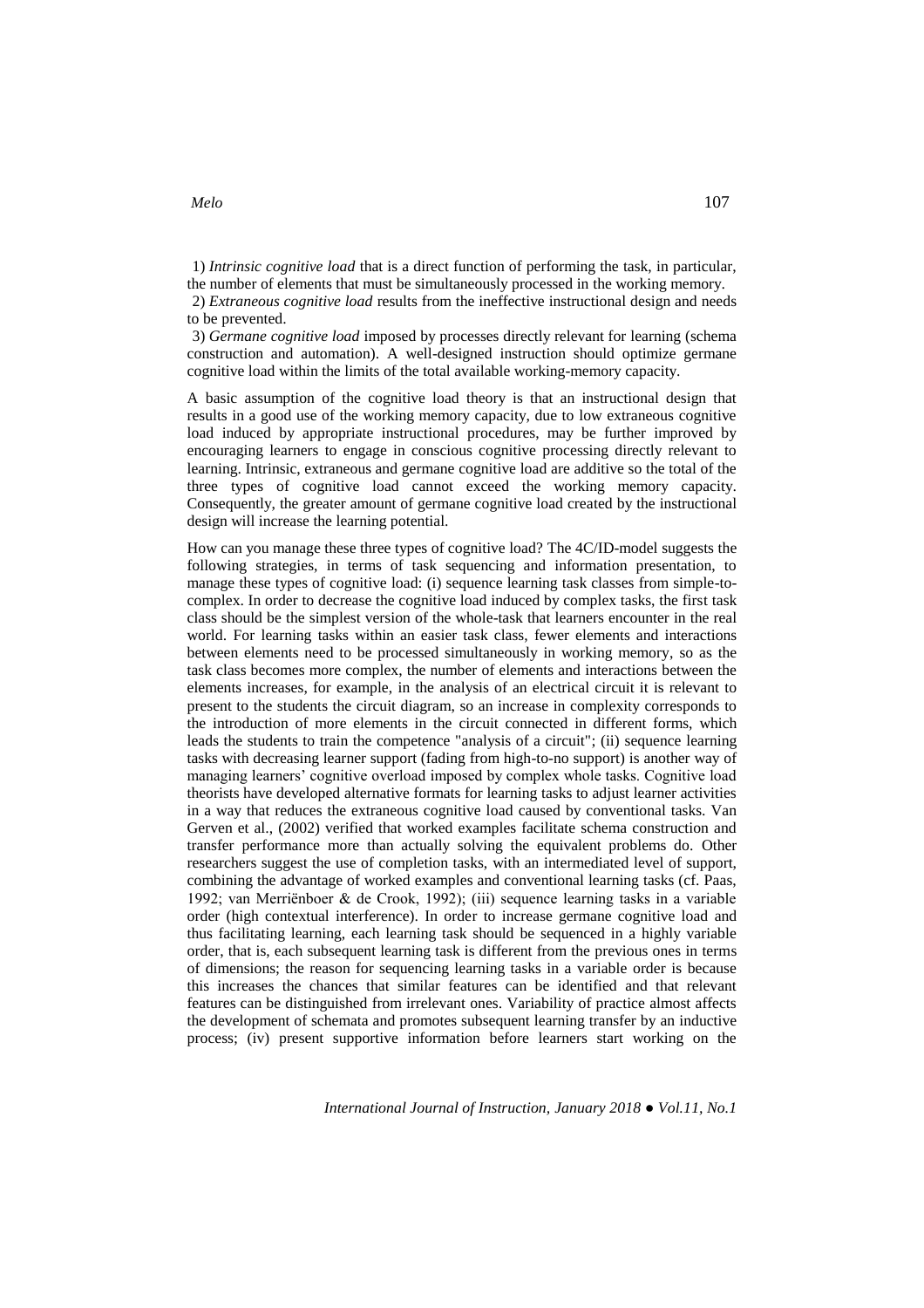learning tasks and make it accessible to learners during the whole-task practices, because supportive information involves mental models (e.g. "What is this?"; "How is this organized?"; "How does this work?") and cognitive strategies (e.g. heuristics to solve problems) with high inherent complexity; (v) Present just-in-time information when learners need it to prevent temporal and spatial split-attention effects; and finally (vi) part-task practice automates particular recurrent aspects of the complex skill, because automated recurrent skills may decrease the cognitive load associated with performing the whole-task, making performance of the whole skill more fluid, decreasing the chance of making errors due to cognitive overload.

The 4C/ID model suggests 10 steps for a detailed training blue print: 1) decompose the complex skill; 2) sequence task classes; 3) design **learning tasks**; 4) analyse mental models; 5) analyse cognitive strategies; 6) design **supportive information**; 7) analyse rules and procedures; 8) analyse prerequisite knowledge; 9) design **just-in-time information**; 10) design **part-task practice**. Four of those steps  $(3, 6, 9, 10)$ pertain, in order, to the four components of the 4C/ID-model. The remaining six steps have an analytical nature and allow for the effective design of learning activities. For example, in step 1 (decompose the complex skill), first the whole complex skill is deconstructed into its constituent skills and the appropriate performance objectives are formulated for each constituent skill; according to the characteristics of the desired final performance objectives the constituent skills are classified as either recurrent (routine) our non-recurrent skills (varies from problem to problem). Step 2 (sequence task classes), yields the first outline of the training program, steps 4 (analyse mental models) and 5 (analyse cognitive strategies) are focused on the analysis and identification of general knowledge required for students to perform non- recurring aspects of the skill.

## **LEARNING ENVIRONMENT DESIGN**

This section describes the methodology used to design a digital learning environment to teach  $9<sup>th</sup>$  grade students to analyse a simple electrical circuit (called "Circuitos Elétricos"). All the steps followed to produce the final version of the prototype are described. The digital educational resource was built with *Adobe Flash® CS3 Professiona*l and it works both in MacOS and Windows environments.

### **Set performance objectives**

The instructions for the digital learning resource design follow the principles of the 4C/ID-model (van Merriënboer, 1997). The design started by skill analysis and decomposition. Skill decomposition, splitting a skill into all of its components or basic elements, aims at the description of all constituent skills and interrelationships between them, which together make up the complex cognitive skill. The result of this skill decomposition process is a skill hierarchy that is represented in the design blueprint shown in Figure 1.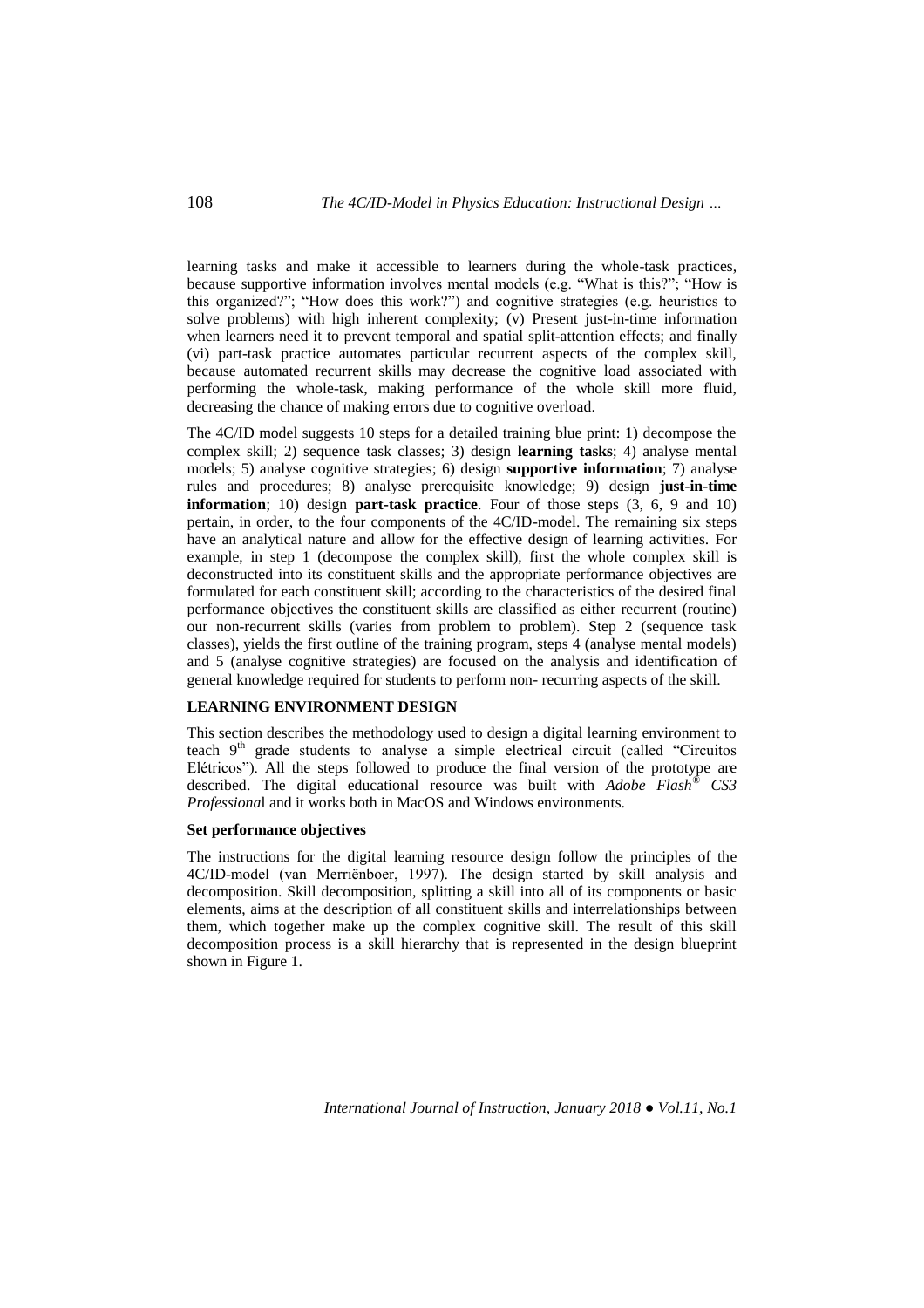

#### Figure 1

A hierarchy of constituent skills with an indication of associated knowledge and attitudes for the complex skill "Analyse a simple electrical circuit".

A well-designed training program for  $9<sup>th</sup>$  grade physics students will not teach each of these constituent skills separately, but will teach them in an integrated fashion. As can be seen from Figure 1, a hierarchy of constituent skills is used as an organizing framework for the whole knowledge base. Knowledge and attitudes are fully integrated in this framework, subordinate to the constituent skills. Constituent skills adjacent to each other horizontally can be performed sequentially (e.g., you first have to "Know symbols used in a circuit representation", then "Identify circuit representation", then "Make a circuit diagram" and then "Analyse a series and parallel circuit") or simultaneously (e.g., you first have to "Know symbols used in a circuit representation", then "Identify a circuit representation" and simultaneously "Make circuit diagram" and then "Analyse a series and parallel circuit"). Constituent skills at a lower level, on the vertical dimension, enable the learning and performance of skills higher in the hierarchy (e.g., you must be able to "Select symbols" to "Identify symbols in a circuit representation"; you must be able to "Establish links between electrical components" to "Make a circuit diagram"; you must be able to "Identify series and parallel representation", to "Relate current and voltage in series and parallel" and to "Infer about brightness ratio in series and parallel" in order to be able to "Analyse a series and parallel circuit").

### **Design learning tasks**

The application "Circuitos elétricos" is structured in three lessons: lesson 1, lesson 2, and lesson 3. Lesson 1 is made up of three learning tasks and has two main objectives: 1) to introduce the concept of electric current and electrical conductivity and 2) to allow students to have a first contact with the learning environment, thus helping them to reduce the cognitive load associated with routine skills, like knowing how to access supportive information and the sequence of the learning tasks. All learning tasks were organized according to the sequencing principle, i.e., from simple-to-complex.

*Melo* 109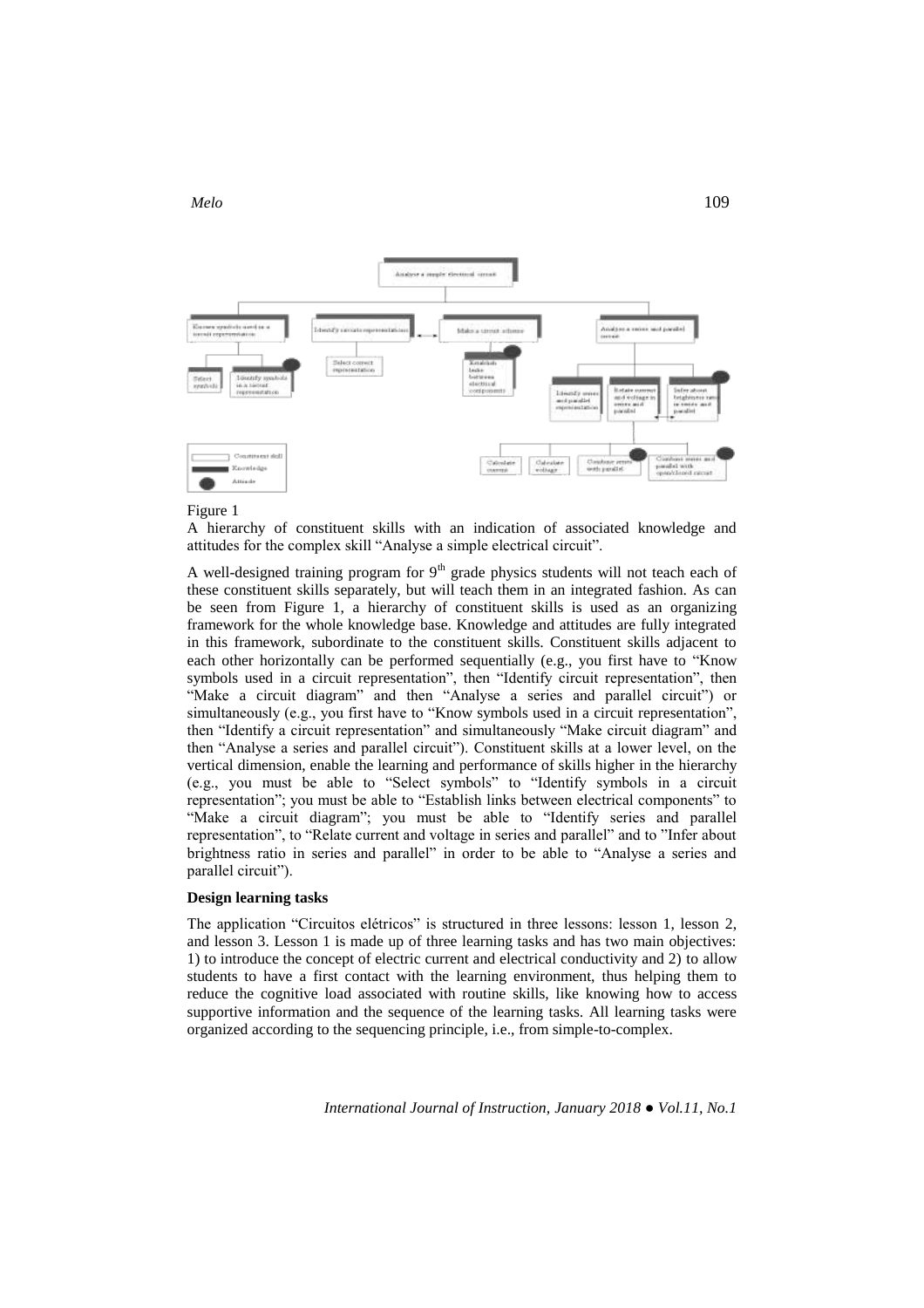In lesson 2 the symbols of the devices used in the representation of an electrical circuit are introduced. In this lesson students have to associate the device name with its symbol. The devices are always presented in a circuit diagram, because the competence to be worked on is the analysis of a simple electrical circuit. Figure 2 (a) shows a circuit used in this lesson for students to name the devices shown.

In lesson 3 the main objective is to introduce the concepts of series and parallel circuits. In this lesson students are able to relate to a series and parallel circuit: bulb brightness, voltage and current. All learning tasks are presented via a simple electrical circuit analysis approach. Figure 2 (b) represents a series circuit in which students are expected to draw connections between voltage and current.



Figure 2

(a) Example of a circuit for lesson 2 and (b) example of a circuit for lesson 3.



(b) Figure 3

 $\overline{a}$ 

Sequence of learning tasks in lessons 2 (a) and 3 (b).

Figures 3 (a) and (b) show the sequences of the learning tasks for lessons 2 and 3. The circles represent the learning tasks and the gray fill represents the level of support and guidance. Students were presented with a modeling example<sup>2</sup> with two parts: first students watched a video with an explanation of the theoretical concepts and then they were required to follow all the steps of a worked problem, always receiving messages that explained the decision making process at each step. In this case constituent skills

<sup>&</sup>lt;sup>2</sup> Modeling examples are problems in which an expert demonstrates why he or she is doing what he or she is doing in order to reach a solution (van Merriënboer, 1997).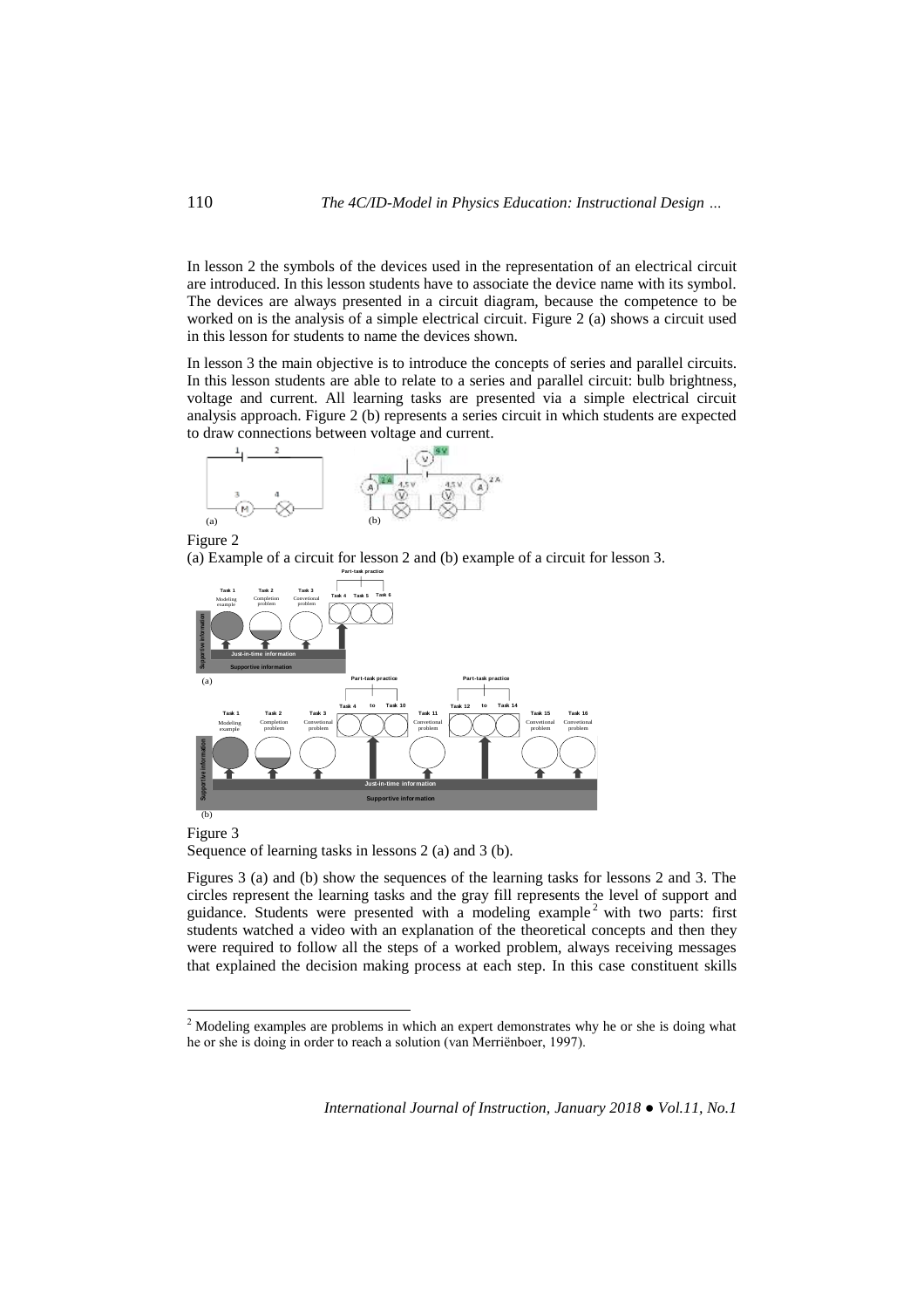$\overline{a}$ 

are taught in the context of the whole-task and not as isolated procedures as in a parttask approach. According to the 4C/ID–model principles, this modeling example was the first whole learning task that learners encountered (training-wheels principle).

After completing the first learning task, the students received a second whole learning task – a completion problem, as a practice activity (completion-strategy principle). And then students are confronted with a conventional problem  $3$  without support and guidance.

In lesson 2 the students are put in contact with the symbology used in a circuit schema as well as with simple circuit diagrams with multiple components. Task 1 corresponds to a worked example (modelling example) in which students had to click on the icon on which the name of the electronic device is inscribed so that the appropriate symbol representation emerges. Modelling examples provide maximum guidance, because learners are confronted with a task similar to the whole-tasks that need to be studied and evaluated by the learner, in which the learner pays explicit attention to the solving process.

Task 2 corresponds to a completion problem in which students had to choose the option that matches the names of the three devices that do not have the name inscribed. Finally, in task 3, learners are confronted with a conventional problem in which they had to select the option that matches the names of the five devices shown in each white square. Tasks 4, 5 and 6 correspond to practical exercises in which students had to identify the symbols of electric devices in simple electrical circuit representation.

In lesson 3 learners are exposed to series and parallel circuits. Task 1 corresponds to a worked example (modelling example). This is a whole-problem in which all features that aim to teach about series and parallel circuits are shown. In this example the students are required to analyse a circuit diagram and to read all the questions and their answers in order to advance to the next item. Therefore, the task shows the general model used in the analysis of this kind of circuit.

Completion tasks provide learners with a given state, criteria for an acceptable goal state and a partial solution. The leaners must complete the partial solution by determining and adding the missing steps, either at the end of the solution or in one or more places in the middle of the solution. A particularly strong point of completion tasks is that the learners must carefully study the partial solution provided to them, because otherwise they will not be able to come up with the complete solution. Van Merriënboer and de Crook (1992) suggest that completion tasks are especially useful in design-oriented task domains and were originally developed in the domain of science and software development, where learners had to fill in missing command-lines in partial computer programs. A well-designed completion task ensures that learners can understand the partial solution and still have to perform a non-trivial completion.

 $3$  Conventional problems are problems for which some given state and a specific goal state are provided and the task is to find a solution to reach the goal (van Merriënboer, 1997).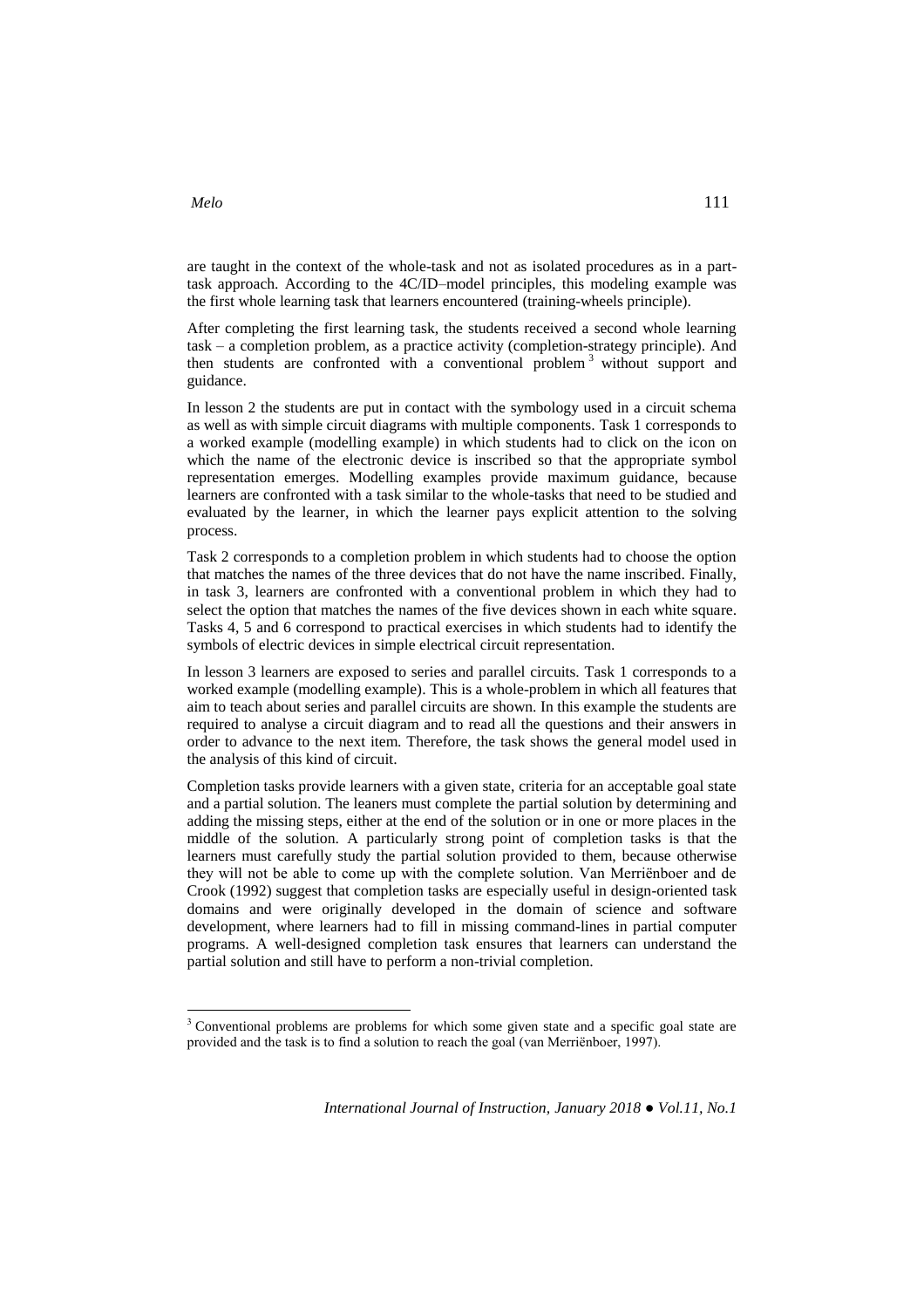The conventional tasks used in this learning environment are, according to van Merriënboer and Kirschner (2009), called imitation tasks in which learners are confronted with a conventional task in combination with a case study of an analogous task. So, the solution presented in the case study provides a blueprint for approaching the new task, focusing attention on possibly useful solution steps. The required imitation is a sophisticated cognitive process where learners must identify the analogy between the case study and the given task and use the case study to plan a new solution (Vosniadou & Ortony, 1989). Imitation tasks are quite authentic, because experts often rely on their knowledge of specific cases to guide their problem solving behaviour on new problems (case-based reasoning).

The common element of all of these types of learning tasks is that they direct the learners´ attention to problem states, acceptable solutions and useful solution steps. This helps them mindfully abstract information from good solutions or use inductive processes to construct cognitive schemas that reflect generalized solutions for particular types of tasks. This design was chosen because for novice learners, studying useful solutions together with the relationships between the characteristics of a given situation and the solution steps applied, it is much more important for developing problem solving and reasoning skills than solving equivalent problems (van Merriënboer  $\&$ Sweller, 2005). Only more experienced learners, who have already developed most of the cognitive schemas necessary to guide their problem solving, should use conventional tasks without support and guidance. This is why it was decided to introduce a series of learning tasks in lessons 2 and 3 to train and stimulate the development of cognitive schemes for the resolution of conventional tasks that are closer to real-world tasks.

All learning tasks were designed with care to eliminate irrelevant aspects for the training program, as required by the physical-fidelity principle. In each learning class it was decided to diversify the types of items, such as true and false items, multiple choice items, completion items and drag-and-drop items (variability principle).

## **Design supportive information**

 $\overline{a}$ 

Having designed the learning tasks, the next step is to design supportive information to carry out the learning tasks. It is this information that bridges the gap between the knowledge of the students and what they need to know to develop the complex skills they are learning. Supportive information helps learners to establish meaningful relationships between newly presented elements and their prior knowledge. This process yields rich cognitive schemas that relate many elements to many other elements. Such schemas allow for deep understanding and increase the availability and accessibility of task related knowledge in long-term memory.

Supportive information is the information that teachers typically called "the theory" and it is divided into three parts: 1) description of the domain models<sup>4</sup>; 2) description of the

<sup>&</sup>lt;sup>4</sup> A description of learning in terms of applicable facts, concepts, principles and plans. It is the result of the analysis of metal models. Examples of domain models are conceptual models, causal models and structural models (van Merriënboer & Kirschner, 2009).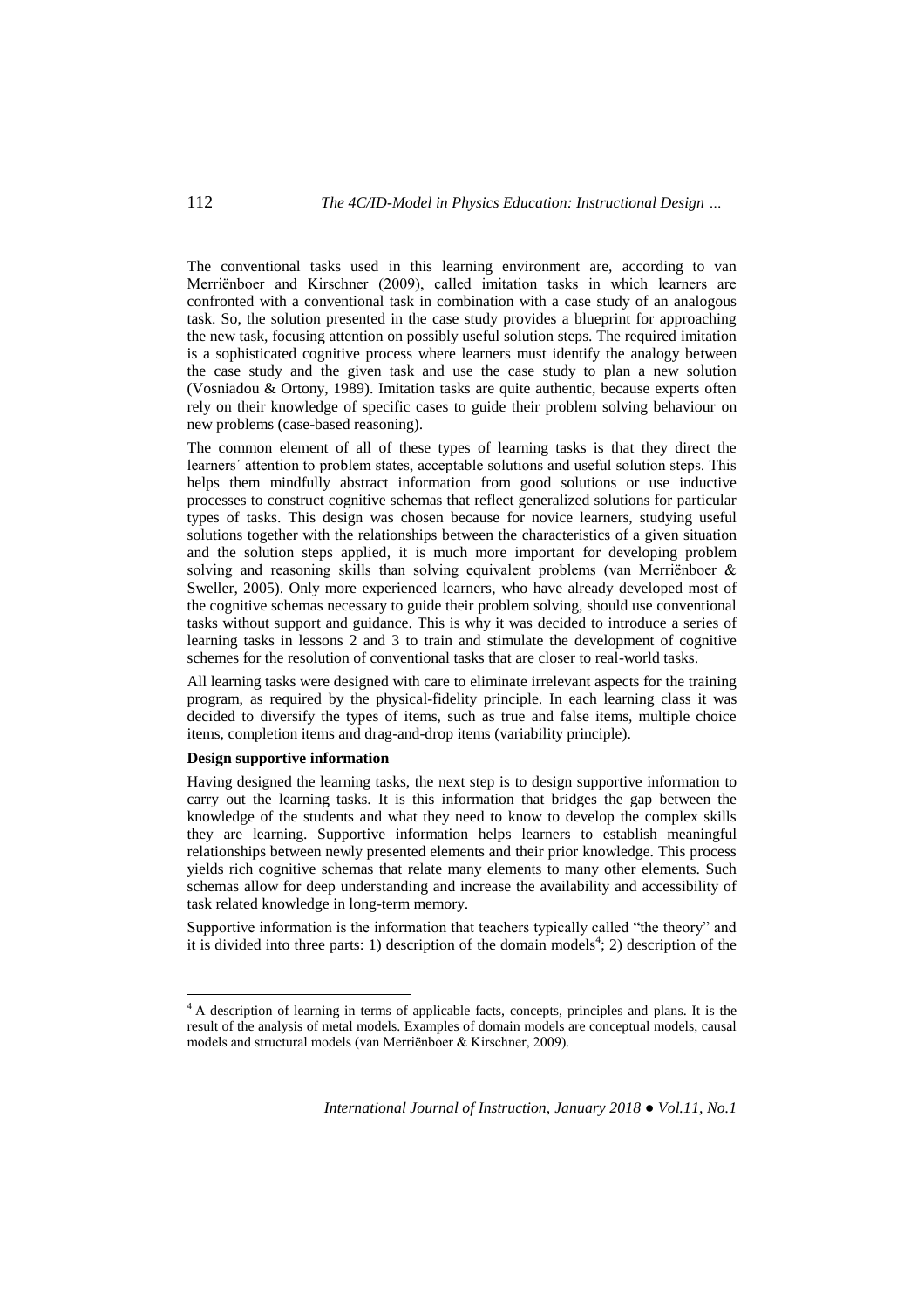$\overline{a}$ 

systematic approaches to problem solving  $-$  SAPs<sup>5</sup>; and 3) the cognitive feedback<sup>6</sup> linked to the performance quality. In this project the domain models were presented in the form of videos (called "Informação de suporte"/"supportive information"), the cognitive strategies through a worked-example and the cognitive feedback with multimedia messages that arise when the students select their response. The design of supportive information videos followed the principles of the multimedia learning theory referred to in *Multimedia learning and the 4C/ID-model* section, mainly, the absence of sounds, words and images that are not relevant for learning, the simultaneous presentation of text and images, and the presentation of images (statics and moving) with narrated words.

Supportive information reflects the mental models (domain models) that allow us to reason within the task domain. There are four types of models: (i) conceptual models, which correspond to the concepts and their elements allowing the description and classification of objects or tasks (helping the learner to answer to the question "What is this?"); (ii) structural models, which describe how objects or tasks are related to each other in time and space (it's related to organization); (iii) casual models that focus on how objects or tasks affect each other and help the learner to interpret processes, give explanations and make predictions (such models help the leaners to answer the question "How does this work?"); and (iv) causal models that relates an action to an effect, called principles; so causal models deal with principles or theories. In this case it was presented the domain model as a conceptual model in lesson 2, because typical kinds of electrical circuits were discussed, as well as the state of typical components such as switches, resistors and batteries. On the other hand, the domain model presented in lesson 3 was a causal model, because it was presented principles of series and parallel circuits that allow the learners to draw implications by predicting a certain phenomenon such as the current and voltage in circuit branches.

Supportive information also reflects knowledge with respect to cognitive strategies that allow us to perform tasks and to solve problems (SAPs); it specifies the phases that an expert typically goes through while carrying out the task as well as the rules-of-thumb that may be helpful to successfully complete each phase. In this case this kind of knowledge is presented to the students in the worked example that appears at the beginning of each lesson.

What is the best strategy to present the supporting information? There are three strategies: 1) deductive strategy; 2) inductive strategy; and 3) guided discovery. In this case it was decided for the deductive strategy because it is the most common strategy that allows us to manage time in a more effective way, and it is more suitable for the participants' age. Deductive presentation strategy works from general and abstract

<sup>5</sup> A description of a systematic approach to problem solving in terms of subsequent problemsolving phases and rules-of-thumbs that may help to successfully complete each phase. It is the result of an analysis of cognitive strategies (van Merriënboer & Kirschner, 2009).

<sup>&</sup>lt;sup>6</sup> The type of feedback that allows the learner to reflect on the quality of found solutions or the quality of the problem solving process (van Merriënboer & Kirschner, 2009).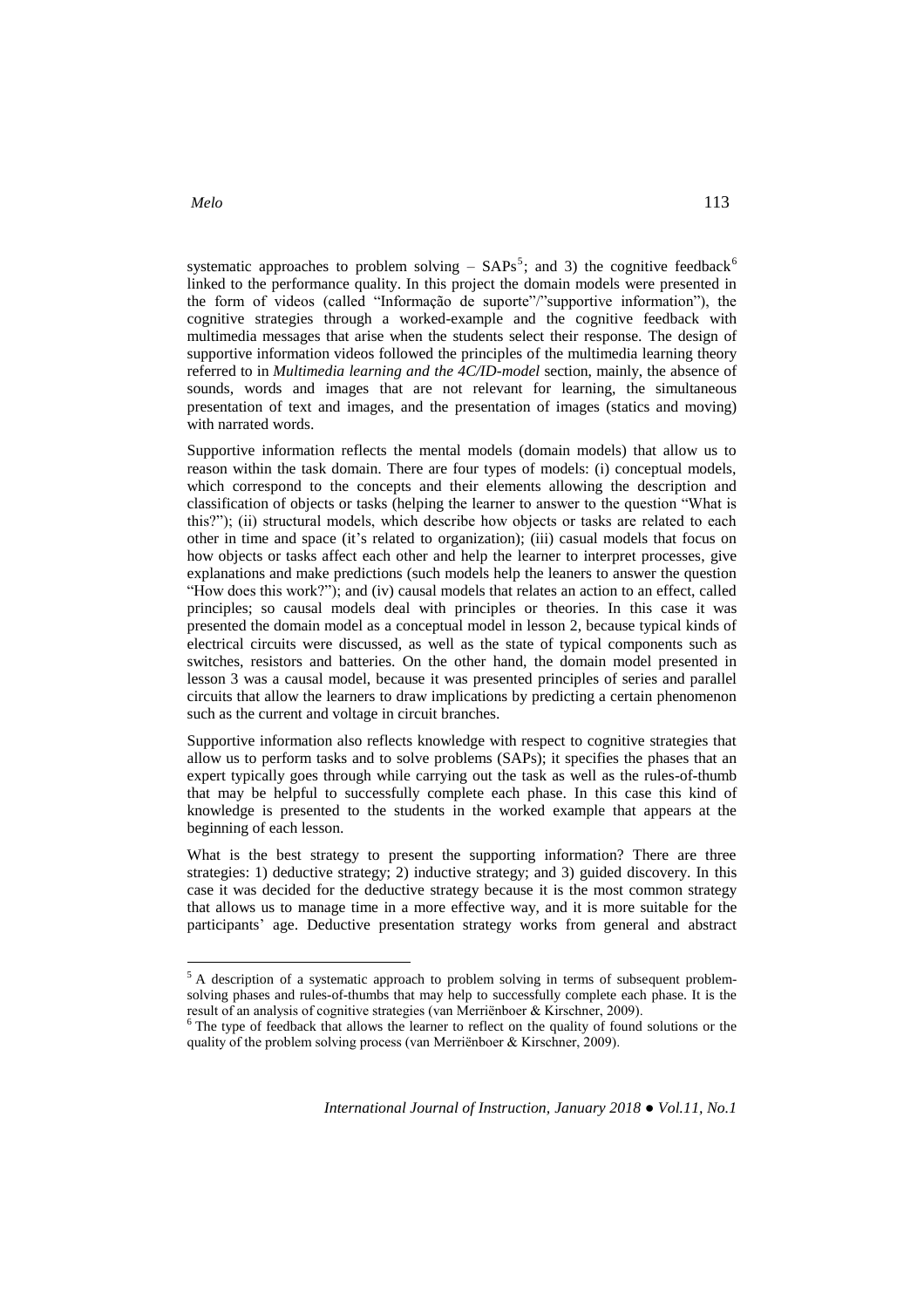information presented in SAPs and domain models toward concrete illustrations of this information. In this case, the first learning tasks of each lesson took the form of a modeling example that was used to illustrate the presented SAPs and domain model. For instance, in lesson 3 students had to recognize series and parallel circuit representation so, general information included the differences between the two types of circuits and the first learning task was a worked-example that explained the problem-solving phases and rules-of-thumb that may help learners to successfully complete the task. In our project the "theory" is first presented, and after students should "apply" this theory to the first learning task that is a worked-example.

Cognitive feedback consists of information (including prompts, cues and questions) that helps learners to construct or reconstruct their cognitive schemas in such a way that future performance is improved. Cognitive feedback stimulates learners to reflect on the quality of both their personal problem-solving processes and the solutions that they have found, thus more effective cognitive strategies and mental models can be developed. This kind of feedback is provided after learners have completed a learning task. For example, in this learning environment students should select the correct values marked by ammeters X and Y and if they clicked the wrong alternative, an error message appeared (in the blue box) with the following information "Wrong answer! See how the lamps are associated." So, the main idea of this learning task is to determine the current flowing through each lamp, but first the students should recognize how the lamps are connected.

#### **Design procedural information**

Procedural information refers to: 1) just-in-time (JIT) information displays, providing learners with the rules or procedures that describe the performance if recurrent aspects of a complex skill are used and if knowledge prerequisite is required for correctly carrying out those rules or procedures; 2) demonstrations of the application of those rules and procedures as well as instances of the prerequisite knowledge; and 3) JIT of corrective feedback errors. Considering the participants age and the kind of content taught, procedural information is focused only on corrective feedback.

In contrast to cognitive feedback, the main function of corrective feedback is not to foster reflection, but rather to detect and correct errors that involve a direct modification of the learner's actions (Argyris & Schön, 1978), for example, in a learning task in which students have to select the correct option, if they select the incorrect option a corrective feedback message appears with the following information "Wrong answer! Look carefully at the switches' positions", for students to re-analyze the circuit. This kind of feedback message is presented not only to help learners to recognize that an error has been made, but also to explain why there is an error, giving them a hint as to how to reach the desired goal. This feedback should promote the compilation of newly acquired knowledge into cognitive rules. After the knowledge is compiled, the solution is generated by these new rules. In this case, students were expected to identify, from a description of the diagram of an electrical circuit, that the complex learning is related to the generation of the circuit image, combining the features of each component on the circuit. Therefore, it is necessary that the students compile the rules inherent to such representation, in a similar way to what a computer does when compiling a program.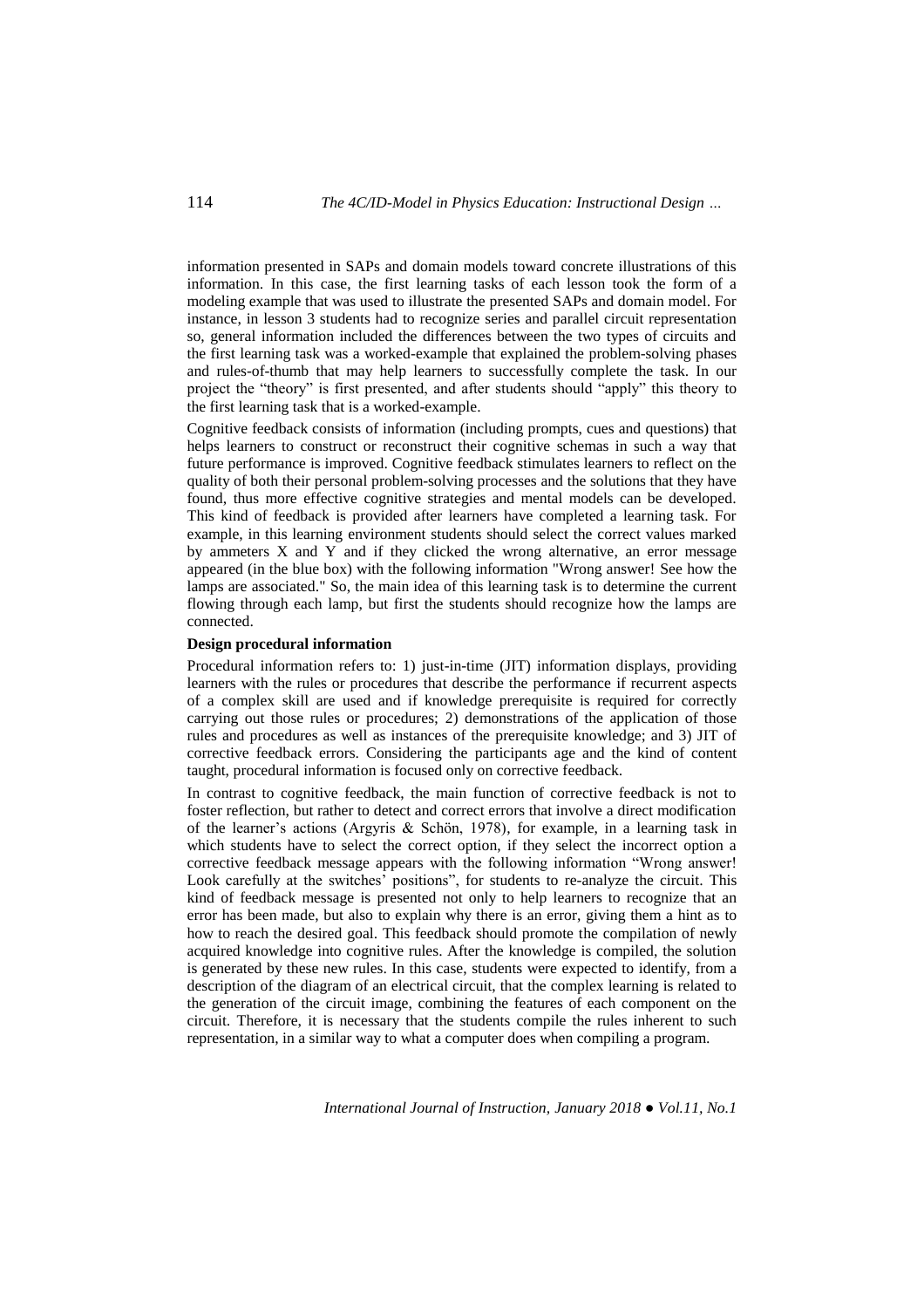## **Design part-task practice**

Part-task practice should always be provided in the context that learners must already be able to relate and integrate them into required whole-task performance. This could be reached by first presenting modelling examples or other learning tasks (completion examples) that allow learners to understand how the part-task fits into the whole-task. Were proposed two sets of practical problem after learners have analysed a modelling example: a completion problem and solving a conventional problem. So these sets of part-task problems are inserted into a fruitful cognitive context, because learners are able to relate and integrate knowledge, attitudes and skills that are necessary to analyse a simple electrical circuit. The second important aspect is the distribution of the part-task training over time. Van Merriënboer and Kirschner (2009) recommend that it is best to distribute sessions over time, alternating with learners working on learning tasks, and Schneider (1985) mentions that this intermixing procedure promotes integration of knowledge, attitudes and skills.

## **METHOD**

### **Participants**

The research was carried out in a private school in Lisbon, using a sample of 125 students from the 9<sup>th</sup> grade (age:  $M = 14.3$  years; SD = 0.54), distributed throughout five classes. Although each class was a natural group (without random selection), the selection process of the groups for the experimental ( $n_E = 76$ ) and control ( $n_C = 49$ ) groups was random.

### **Instruments**

To study the effect of the 4C/ID approach, two achievement tests were used: (1) The reproduction test that consists of 14 multiple-choice items (each correct answer is 1 point and each wrong answer is 0 points) that were similar to the learning tasks carried out by students in both groups, (2) a multiple-choice learning transfer test, applied to both groups, consisting of 14 items (each correct answer is 1 point and each wrong answer is 0 points), which appealed to the application of acquired knowledge to different situations. The reproduction test used the same circuit diagrams that were worked out in the classes and the transfer test, the circuit diagrams were used in the different contexts, such as the presentation of the devices in different positions in the circuit, more elements in series and parallel and the use of lamps with different resistances.

The reactions and behaviours of both groups of students were also observed at the beginning and during the sessions in which the experiment took place and at the end of the training programme, the teachers who were involved in this project were interviewed. Thus, an observation sheet and an interview guide were created to collect the qualitative data.

## **Procedure**

In the experimental group the theme "Electrical Circuits" was taught through a digital learning environment based on the 4C/ID-model. This environment was composed of three sessions (learning classes) with distinct objectives: Class 1 - exploration of the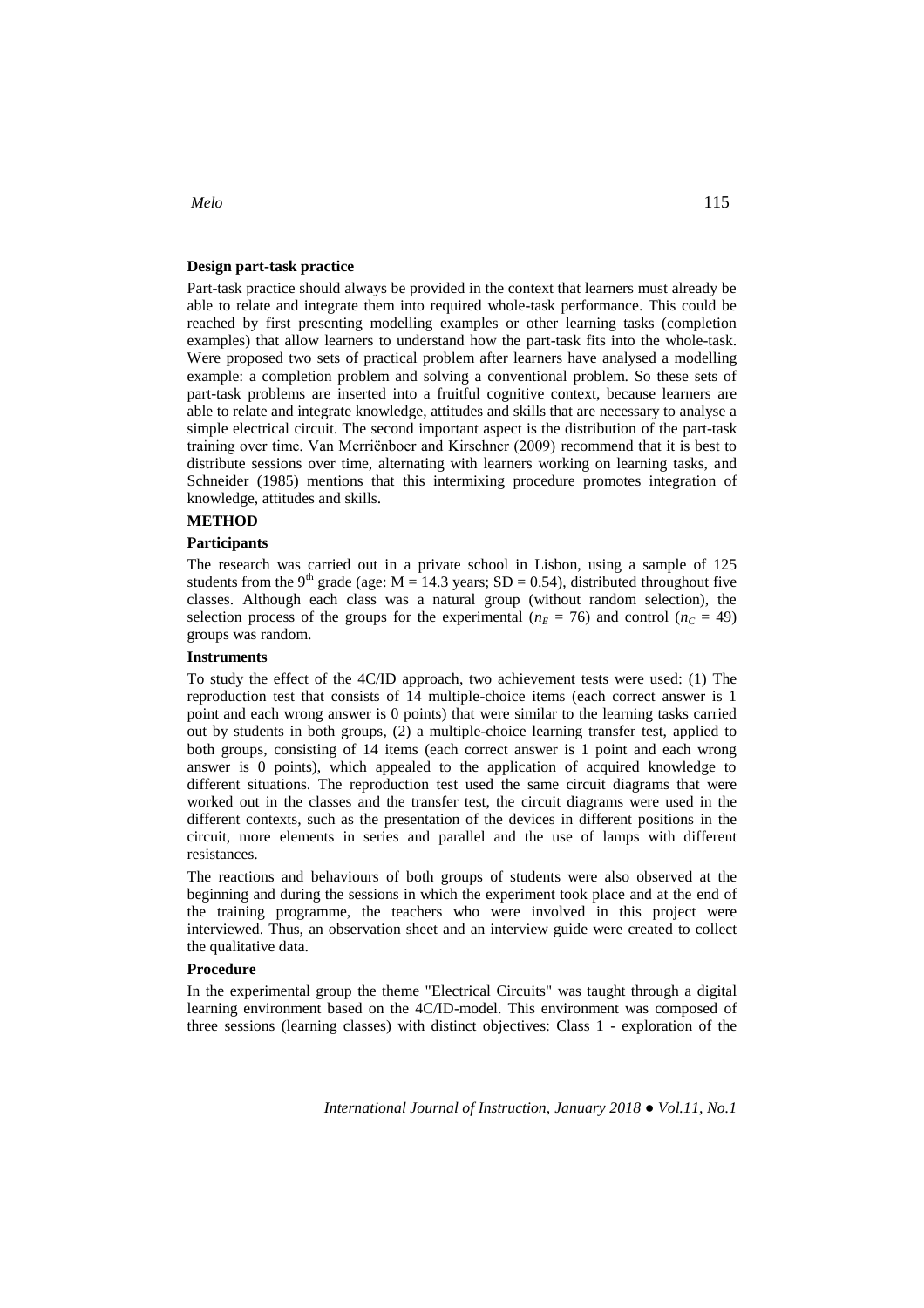concepts of electric current and voltage with the intention of promoting the first contact with the features learning environment; Class 2 - learn how to create a simple electrical circuit; and Class 3 - learn the characteristics of a series and parallel association. In the control group the same subject was taught based on a conventional method (teachercentred with a daily notebook, a student manual and a simple calculator). Three teachers were involved in this research: one teacher (the researcher) with one class from the experimental group and two more teachers, each one with one class from de experimental group and another class from the control group. The two groups performed similar learning activities.

The achievement tests were applied to both groups in two moments: in the last class of the training programme  $(1<sup>st</sup>$  application) and one week after the training programme (follow-up).

The experiment was conducted as follows: the classes of the two groups started to study the electrical circuits on the same day using different instructional methods. The experimental groups used a computer room with one computer for per student and with an individual audio system to carry out the learning tasks proposed in the digital educational resource. The control group had classes in their classroom and used the resources provided by the teachers (PowerPoint presentations, simulations explored by the teachers, a manual, a notebook, a pencil and a calculator). The experiment was conducted in two 90-minute sessions over two weeks.

Three teachers were involved. One of the teachers who was the researcher stayed with an experimental group class and the other teachers had an experimental class and a control class each.

# **FINDINGS**

Before presenting the results, it is important to highlight that the main objective of this study is to describe how the digital resource was thought up and constructed. This justifies the option to present the results referring to student performance on the topic of a simple electrical circuit analysis with a brief description of the students' reactions and behaviour and teacher perception about the experience. Other studies have covered different variables such as the perceived mental effort of students in achievement tests, the instructional efficiency (Melo & Miranda, 2015) and students approaches to learning (Melo & Miranda, in press).

The mean value of the scores obtained in each of the tests for the  $1<sup>st</sup>$  application and for the follow-up of both groups were presented. The graphical representation of each group's performance in both tests was shown in Figure 4.



## Figure 4

Performance of both groups on the reproduction and transfer test for the  $1<sup>st</sup>$  application and for the follow-up application.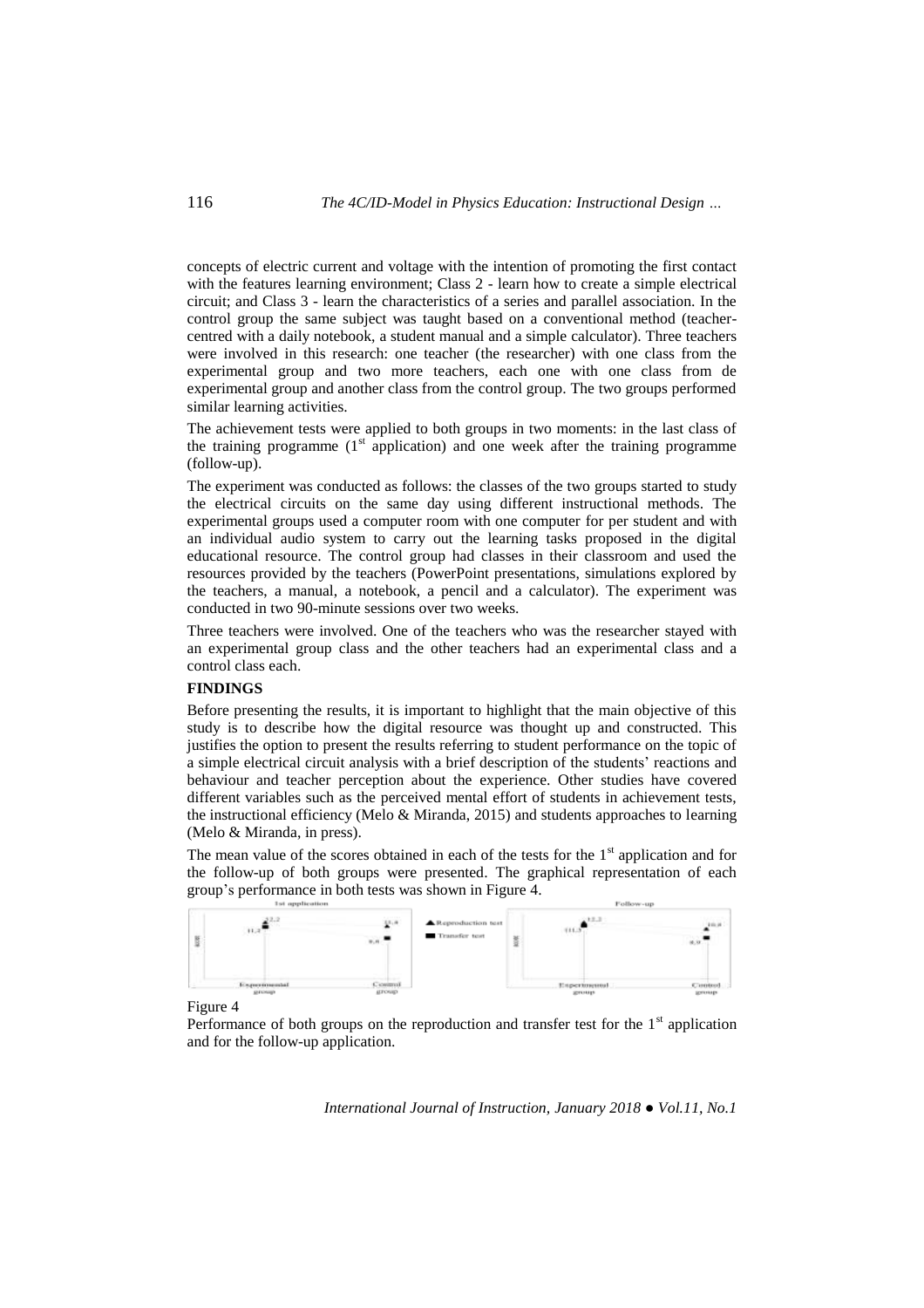As shown in Figure 4, students from the experimental group obtained similar scores on both reproduction and transfer tests and students from the control group obtained lower results in both achievement tests. Observing the performance of the two groups in both tests, it is found that the students in the control group tended to score slightly lower than those of the students in the experimental group in the reproduction test. However, with respect to the transfer test scores, the results show that the students in the control group have much lower scores when compared with those in the experimental group.

In order to quantify these differences, was calculated the percentage difference from the experimental group using the formula:

% difference 
$$
=\frac{M_{EG}-M_{CG}}{M_{EG}} \times 100
$$

 $M_{\text{EG}}$  and  $M_{\text{CG}}$  are the mean scores of the achievement tests for the experimental group and the control group respectively. The following values were collected: for the  $1<sup>st</sup>$ application 6.6% for the reproduction test and 21.4% for the transfer test; for the followup application 11.4% for the reproduction test and 22.6% for the transfer test. Then, it turns out that students from the experimental group performed better in the application of knowledge about electrical circuits in new problem situations.

In order to interpret the differences, found on achievement tests scores it was also relevant characterizing the reactions and behaviours of the students of the two groups during the training sessions. Thus, the two sessions of the two groups were observed and the reactions and behaviours of the students recorded at the beginning and during each session. Interviews to teachers were conducted to get their perceptions about students' reactions and behaviours.

Table 1 presents the results of observation of the reactions and behaviours of the students of the two groups throughout the two training sessions.

Table 1

Summary of reactions and behaviours of students in both groups.

| Duniniai y Of Teachons and benaviours of stadents in both groups. |                                   |                                       |
|-------------------------------------------------------------------|-----------------------------------|---------------------------------------|
|                                                                   | Experimental group                | Control group                         |
| At the                                                            | The students were very            | Students entered the classroom        |
| beginning $\dots$                                                 | curious and agitated about        | normally $(1st$ and $2nd$ sessions).  |
|                                                                   | being in a different class $(1st$ |                                       |
|                                                                   | session).                         |                                       |
| During the                                                        | - The students were very          | - The students were attentive to      |
| class $\dots$                                                     | involved and focused on the       | the teacher's exposition $(1st$ and   |
|                                                                   | tasks $(1st$ and $2nd$ sessions); | $2nd$ sessions);                      |
|                                                                   | - The students took notes         | - The students showed little          |
|                                                                   | autonomously $(1st$ and $2nd$     | involvement and focus on the          |
|                                                                   | sessions);                        | tasks $(1st$ and $2nd$ sessions);     |
|                                                                   | - Students completed all tasks    | - Some students did not complete      |
|                                                                   | $(1st$ and $2nd$ sessions).       | all tasks $(1st$ and $2nd$ sessions). |
|                                                                   |                                   |                                       |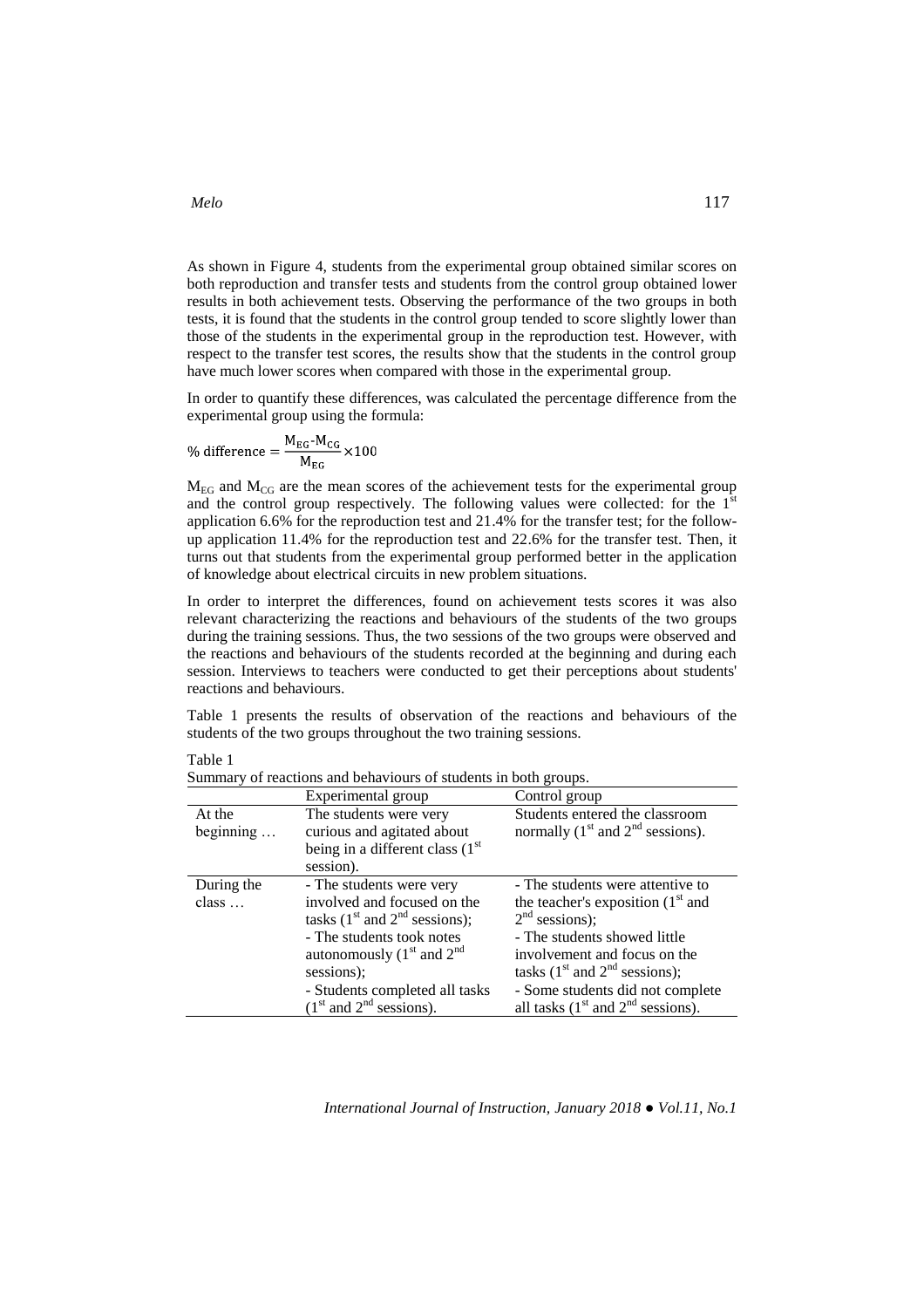The interviewed teachers reported that during the completion of the learning tasks the students of the experimental group were very focused and committed, always showing great care when reading the messages of the corrective and cognitive feedback system. The fact that the students could manage their learning rhythm was mentioned as very positive. Regarding the control group students, the teachers reported that during the writing tasks the students were more dispersed and more distracted. It was also mentioned that some students in this group could not finish their learning tasks autonomously because the learning rhythm was totally teacher-centered.

The students in the control group completed almost all of the short answer tasks that involved the knowledge reproduction; however the tasks that involved the learning transfer were incomplete or not performed. It was also found that the students in the control group had greater difficulty in performing the tasks that involves the analysis of series and parallel circuits, because they imply the establishment of more relationship between physical variables (e.g. electric voltage, electric current and electric resistance) which implies a must more focussed attitude.

## **DISCUSSION AND CONCLUSION**

The main purpose of this study was to introduce a framework to design a digital learning environment with the 4C/ID-model and to analyse a learning example to teach electrical circuits to students of the  $9<sup>th</sup>$  grade of compulsory education. It was also our objective to study the effects of the instructional approach (4C/ID versus conventional) on the students' learning, in particular on students' knowledge reproduction and learning transfer.

The main compelling reason for using the approach of complex learning in physics education, is that the whole-task models (like the 4C/ID-model) provide a solid framework for the development of learning activities that foster students´ functioning in a varied set of complex learning situations. As a result of using this kind of approach, the development of a rich set of mental models and cognitive strategies is facilitated, allowing students to use efficient problem-solving strategies in electrical circuits. By using authentic tasks, complex learning is supported and hence the transfer from the digital environment to another situation becomes more feasible. That's why the control group students had the lower scores in the transfer test.

Through quantitative data on students' performance and qualitative data, it is relevant to highlight the positive findings of this experiment: 1) the fact that the learning tasks were in a computerized environment, in which students worked individually, which made the learning process totally centred on students, leading them to an autonomous and efficient management of learning rhythm; 2) corrective and cognitive feedback systems stimulated the transfer of learning and allowed the establishment of relationship between students' prior knowledge and new knowledge, promoting the construction and the improvement of mental frameworks; the efficient management of working memory resources making them more available for analysis and reflection on the contents of instructional materials; 3) the use of new cognitive learning theories made the design of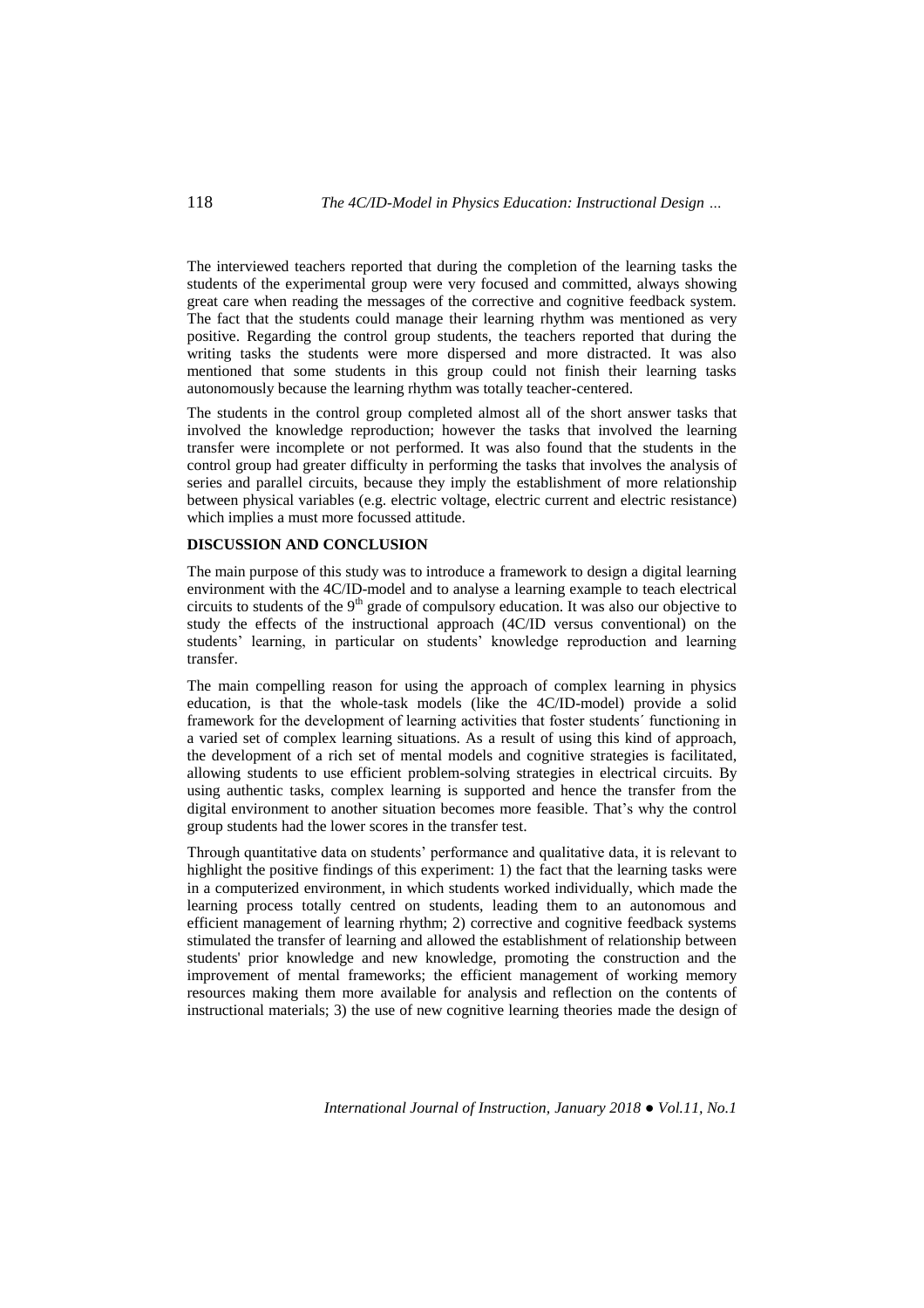## learning resources more attractive and efficient for students and gave them a more active role in the learning process.

Differences found on scores obtained by the two groups in the learning transfer test can be interpreted based on the theoretical framework and from the qualitative data. These differences can be explained by a combination of two factors: 1) the 4C/ID-model is based on the principles of cognitive load theory, so the interaction between the four components allows the minimization of the cognitive load imposed by the instruction, which probably implies that the students of the experimental group perceived less cognitive load in the application of learned knowledge to new situations and (2) qualitative data shows that students in the experimental group solved learning tasks on electrical circuits with greater concentration and commitment when compared to the control group, which may also have occurred in the performance of the learning transfer test.

In conclusion, there are 10 steps to follow for the development of whole-tasks based on the 4C/ID-model. These steps offer science teachers and instructional designers a way to introduce further the whole-task approach in physics education and to deal with practical, theoretical and technical issues. In addition, new research paths can be developed using the whole-task approach, i.e., this digital learning environment could be tested on other secondary schools and other physics themes can be learned using this kind of instructional approach.

It is important to point out that the results presented in this article are part of other studies and they were already mentioned, the main purpose of this paper is to describe the method used in the design and construction of an educational resource based on the 4C/ID-model. It should also be noted that the results presented here are only valid for this population, which suggests that the use of the 4C/ID-model in the classroom context seemed to be more efficient than a conventional teaching method. Thus, this study intends to provide a contribution to the validation of the use of the 4C/ID-model in the classroom for this age range.

As already mentioned, Melo and Miranda (2015) studied the instructional efficiency of this learning environment with a group of 129 students from the  $9<sup>th</sup>$  grade. The main objective of the study was to investigate the effect of the "circuitos elétricos" digital environment on the students' performance variables (reproduction and learning transfer) and on the perceived mental effort (cognitive load measurement) by the students, to study the effect of the instructional approach on the instructional efficiency. The authors perform a quasi-experimental study comparing two different instructional approaches: the 4C/ID-model (experimental group,  $n = 78$ ) versus a more traditional approach (control group,  $n = 51$ ) based on a teacher-centred strategy. The results revealed: 1) significant differences in the level of performance (reproduction and learning transfer) of the students, and these differences were greater in the learning transfer; 2) a more marked decrease in the perceived mental effort by the students in the learning transfer tests. In general, the results showed that the use of the digital learning environment led students to solve learning tasks more efficiently, Therefore, students who used the

*Melo* 119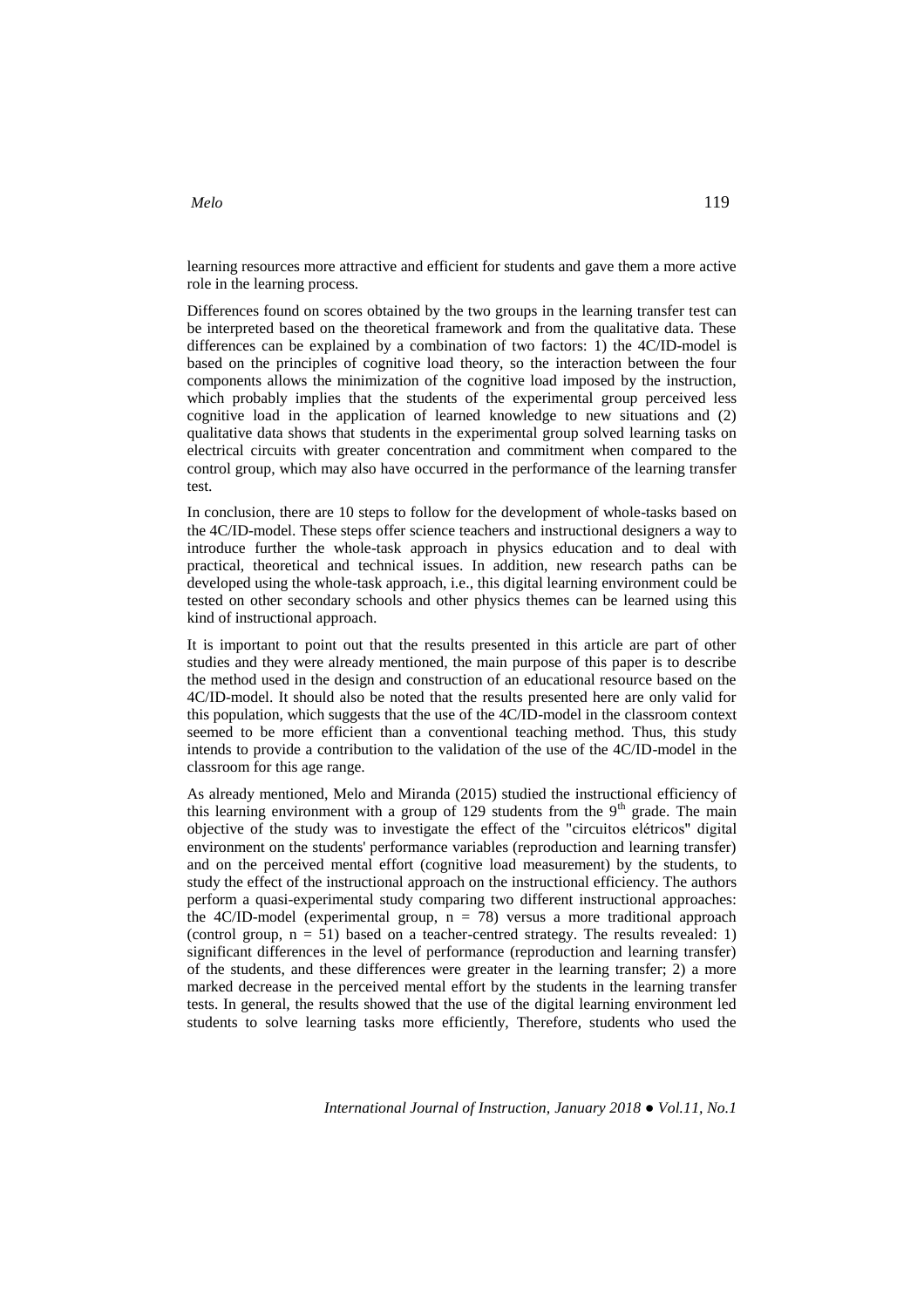digital learning environment developed mental schemes that allowed them to apply the acquired knowledge to new situations with a lesser perceived mental effort.

In another study (Melo & Miranda, *in press*), the same authors found that the use of the 4C/ID approach modified the type of students learning approach, verifying that students who use this type of instructional approach tended to adopt a deeper learning approach.

# **SUGGESTIONS FOR FUTHER RESEARCH**

The main limitation of this study was the deficit of variables studied that allowed for the characterizing of the learning process in both groups. Thus, the study of the variables self-autonomy, motivation for learning and learning ability is recommended. So, it would be very important to combine quantitative data with qualitative data, namely through the use of research interviews and observation of how students solve problems. The use of a mixed-method research allows a deeper interpretation of qualitative data along with the frequency of quantitative results, in particular to better understand how students do transfer learning.

It would also be important to replicate this study more times over time to confirm the results of the 4C/ID-model's learning advantages.

The replication of this study with different samples of the same level of education is also important, because it is possible to understand the effect of the scholar population type, e.g., the socioeconomic level on learning process, which may affect the efficiency of the instructional model. It will also be interesting to see if the efficiency of the 4C/ID-model is affected by the subject/discipline in which it is applied at the same level of education.

## **REFERENCES**

Argyris, C., & Schon, D. (1978). *Organizational learning: A theory of action perspective*. Reading. Addison Wesly, MA.

Halil, M. K., & Elkhider, I. A. (2016). Applying learning theories and instructional design models for effective instruction. *Advances In Physiology Education, 40*(2), 147. doi:10.1152/advan.00138.2015.

Kirschner, P. A. (2002). Cognitive load theory: Implications of cognitive load theory on the design of learning. *Learning and Instruction, 12*(1), 1-10.

Lim, J., Reiser, R., & Olina, Z. (2009). The effects of part-task and whole-task instructional approaches on acquisition and transfer of a complex cognitive skill. Educational *Technology Research & Development, 57*(1), 61-77. doi:10.1007/s11423-007-9085-y.

Maggio, L. A., Cate, O., Irby, D. M., & O'Brien, B. C. (2015). Designing evidencebased medicine training to optimize the transfer of skills from the classroom to clinical practice: Applying the four component ınstructional design model. *Academic Medicine, 90*(11), 1457-1461. doi: 10.1097/ACM.0000000000000769.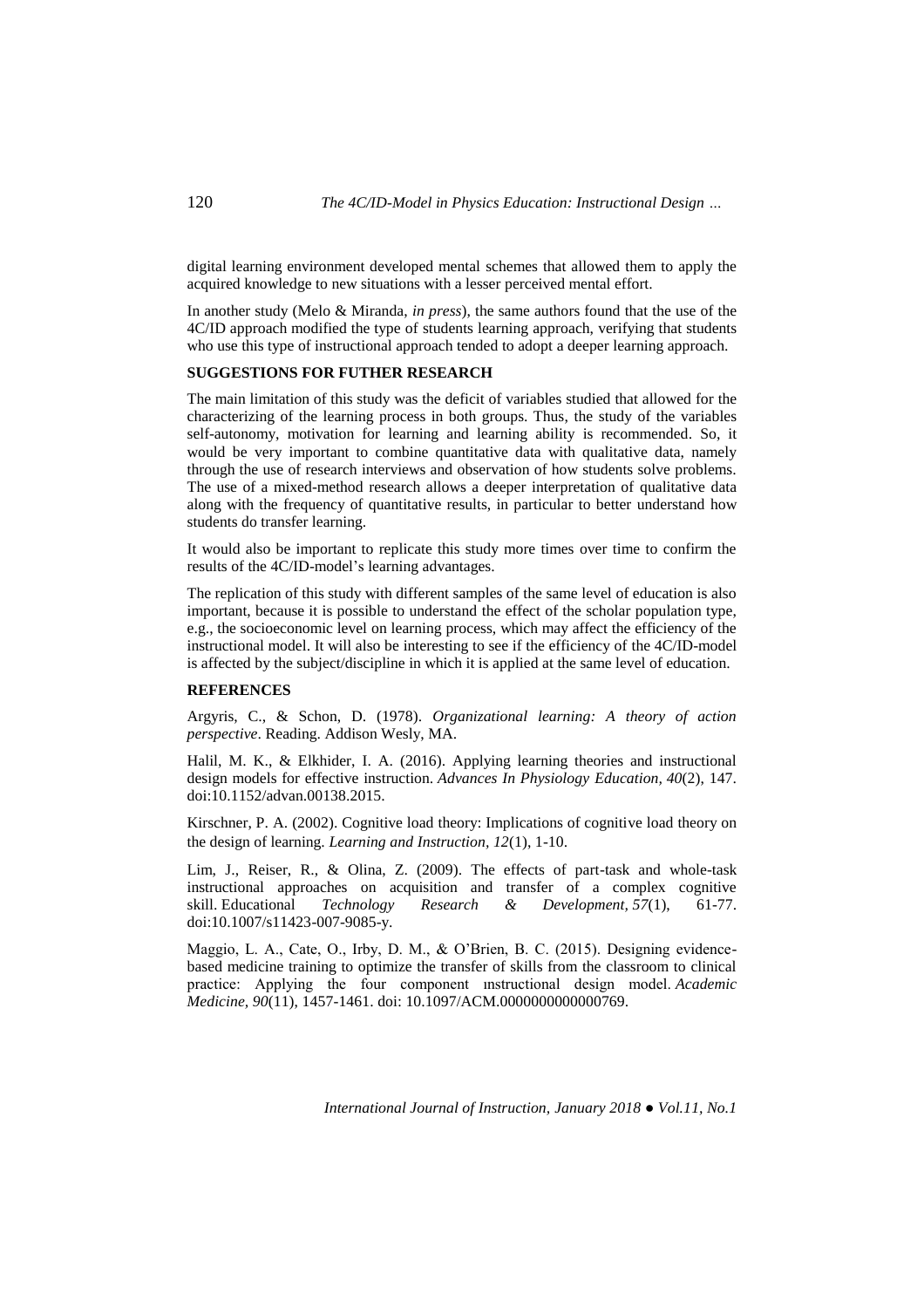Mayer, R. E. (2014). *The Cambridge handbook of multimedia learning(2nd Ed.)*. New York: Cambridge University Press.

Melo, M., & Miranda, G. L. (2015). Learning electrical circuits: The effects of the 4C-ID instructional approach in the acquisition and transfer of knowledge. *Journal of Information Technology Education: Research*, 14, [http://www.jite.org/documents/Vol14/JITEv14ResearchP313-337Melo1752.pdf.](http://www.jite.org/documents/Vol14/JITEv14ResearchP313-337Melo1752.pdf) Accessed 14 January 2017.

Melo, M., & Miranda, G. L. (*in press*). Modelo 4C/ID: efeito sobre as abordagens à aprendizagem dos alunos do 9ºano .*Análise Psicológica*.

Merrill, M. D., Drake, L., Lacy, M. J., & Pratt, J. (1996). Reclaiming instructional design. *Educational Technology, 36*(5), 5-7.

Paas, F. (1992). Training strategies for attaining transfer of problem-solving skills in statistics: A cognitive-load approach. *Journal of Educational Psychology, 84*, 429-434.

Paas, F. G., Tuovinen, J. E., Tabbers, H., & Gerven, P. W. (2003). Cognitive load measurement as a mean to advance cognitive load theory. *Educational Psychologist*, *38*(1), 63-71.

Paivio, A. (1986). *Mental representation: A dual coding approach*. New York: Oxford University Press.

Postma, T. C., & White, J. G. (2016). Developing integrated clinical reasoning competencies in dental students using scaffolded case-based learning - empirical evidence. *European Journal of Dental Education, 20*(3), 180-188. doi:10.1111/eje.12159.

Postma, T. C., & White, J. G. (2015). Developing clinical reasoning in the classroom analysis of the 4 C/ ID-model. *European Journal of Dental Education, 19*(2), 74-80. doi:10.1111/eje.12105.

Reiser, R. A., & Dempsey, J. V. (2007). *Trends and issues in instructional design and techonology* (2nd ed). Merrill Prentice Hall, NJ.

Schneider, W. (1985). Training high-performance skills: Fallacies and guidelines. *Human Factors*, 27, 285-300.

Sweller, J. (1988). Cognitive load during problem solving: Effects on learning. *Cognitive Science*, 12, 257-285.

Sweller, J., Ayres, P., & Kalyuga, S. (2011). *Cognitive load theory*. New York: Springer.

Van Gerven, P. W. M., Paas, F. G. W. C., van Merriënboer, J. J. G., & Schmidt, H. G. (2002). Cognitive load theory and aging: Effects of worked examples on training efficiency. *Learning and Instruction*, 12, 87-105.

*International Journal of Instruction, January 2018 ● Vol.11, No.1*

## *Melo* 121